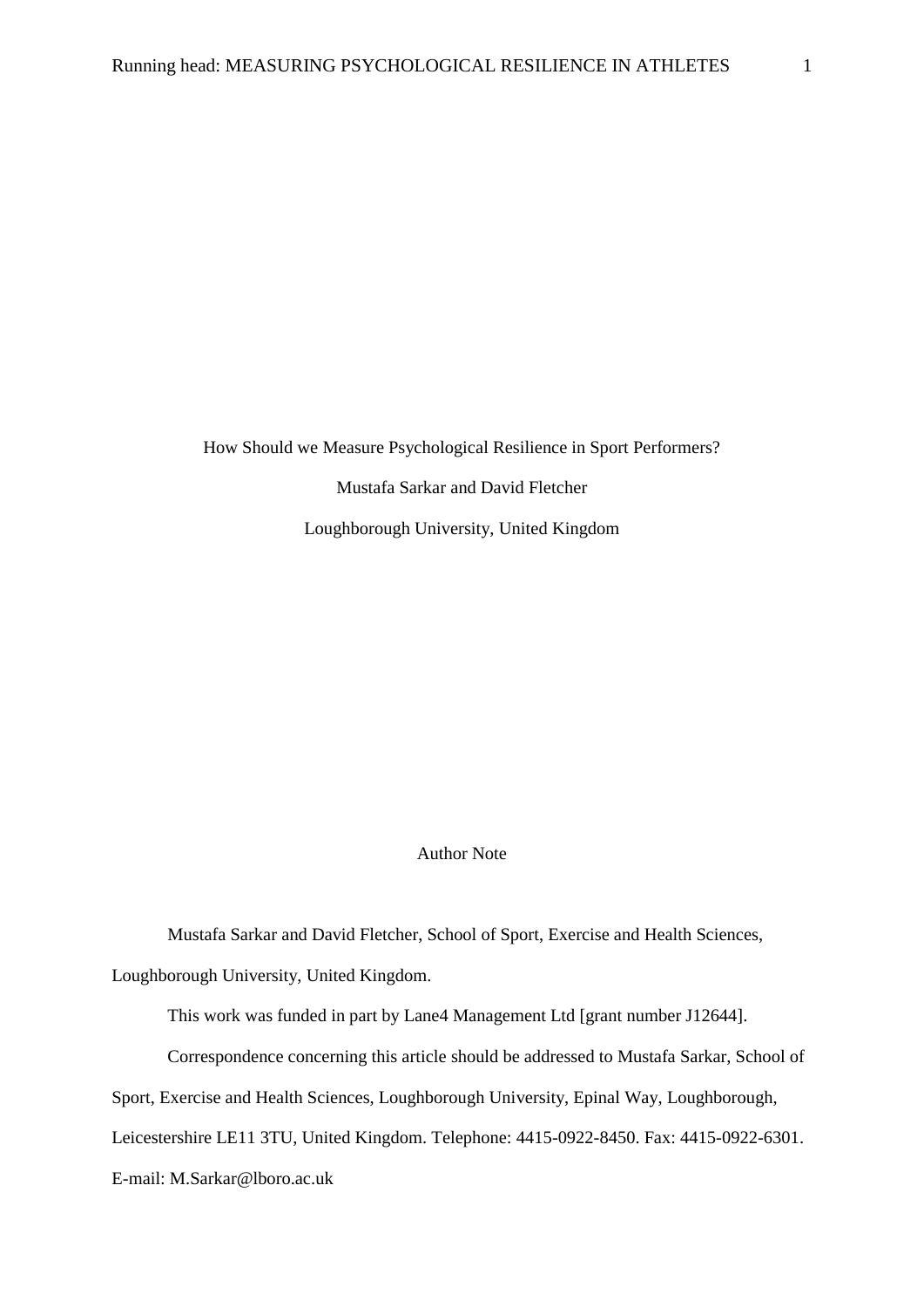#### Abstract

Psychological resilience is important in sport because athletes must constantly withstand a wide range of pressures to attain and sustain high performance. To advance psychologists' understanding of this area, there exists an urgent need to develop a sport-specific measure of resilience. The purpose of this paper is to review psychometric issues in resilience research and to discuss the implications for sport psychology. Drawing on the wider general psychology literature to inform the discussion, the narrative is divided into three main sections relating to resilience and its assessment: adversity, positive adaptation, and protective factors. The first section reviews the different ways that adversity has been measured and considers the potential problems of using items with varying degrees of controllability and risk. The second section discusses the different approaches to assessing positive adaptation and examines the issue of circularity pervasive in resilience research. The final section explores the various issues related to the assessment of protective factors drawing directly from current measures of resilience in other psychology subdisciplines. The commentary concludes with key recommendations for sport psychology researchers seeking to develop a measure of psychological resilience in athletes.

*Keywords:* adversity, positive adaptation, protective factors, psychometric, sport performance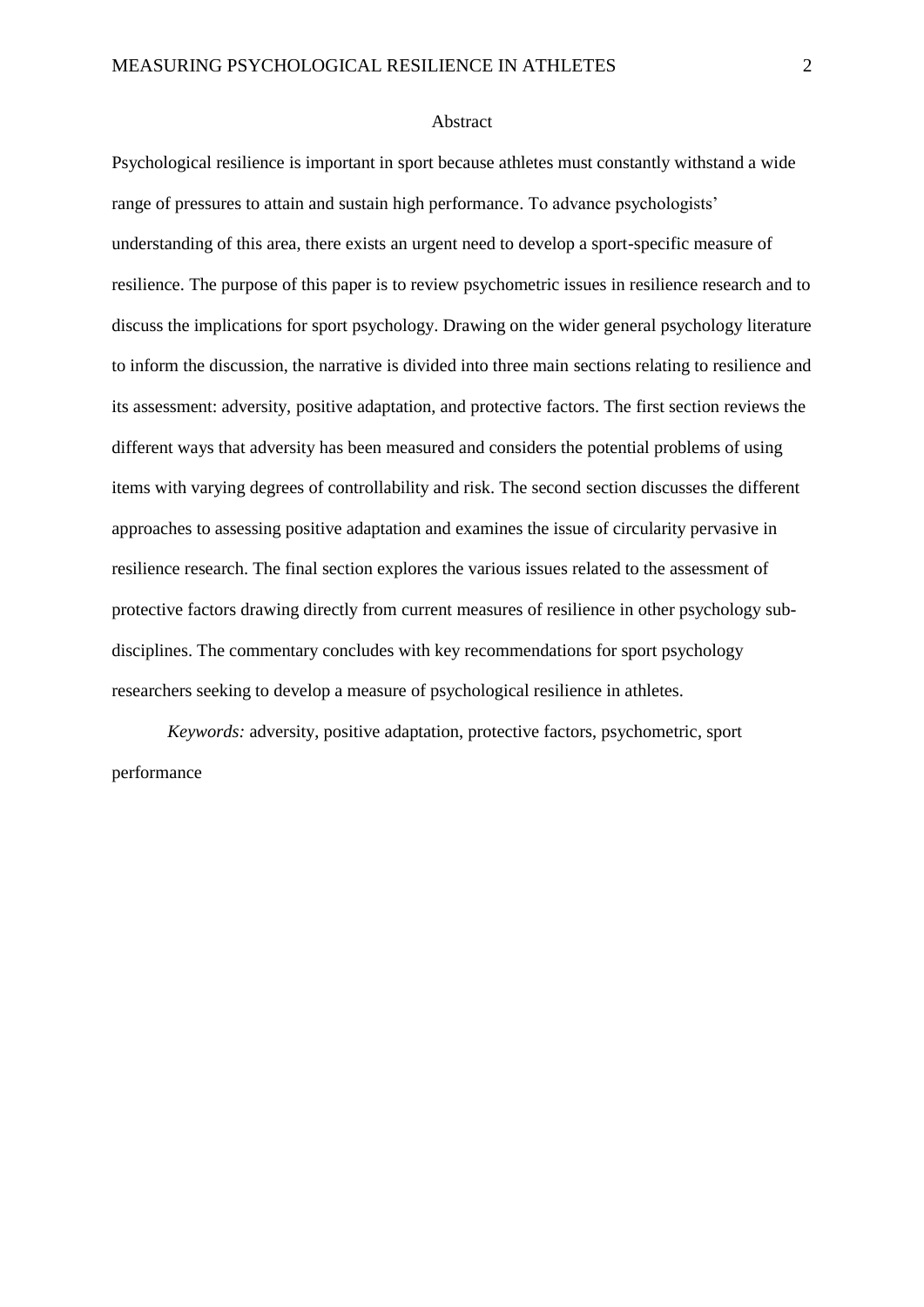How Should we Measure Psychological Resilience in Sport Performers? Resilience and vulnerability are often discussed in terms of major life adversity, such that a positive outcome (or lack of pathological outcomes) after experiencing such an event is viewed as evidence of resilience. However . . . motivated performance situations are also potentially stressful because they entail important consequences, yet are marked by uncertain chances of success (Seery, 2011, p. 1606).

As illustrated in this quote, the construct of resilience is pertinent to challenging situations that require humans to carry out personally meaningful activities. A performance context where individuals need to manage stress and adversity to accomplish their goals is the domain of competitive sport. Elite athletes commonly encounter numerous stressors throughout their sporting careers (see, e.g., McKay, Niven, Lavallee, & White, 2008; Noblet & Gifford, 2002). These demands are typically associated with competitive performance (e.g., preparation), the sport organization within which the athletes operate (e.g., finances), and personal "nonsporting" life events (e.g., bereavement). In view of these findings, the study of psychological resilience is important in sport because athletes must constantly withstand a wide range of pressures to attain and sustain high performance.

Over the past two decades, numerous definitions of resilience have been proposed in the psychology research literature (see, for a review, Fletcher & Sarkar, in press). Despite the construct being conceived in a variety of ways, most definitions incorporate two main conditions, namely exposure to adversity or risk and the attainment of positive adaptation or competence. To illustrate, Luthar, Cicchetti and Becker (2000) referred to resilience as a "dynamic process encompassing positive adaptation within the context of significant adversity" (p. 543). In accordance with this conceptualization, Luthar and Zelazo (2003) asserted that resilience itself is never directly measured (see also Luthar, 2006; Masten & Obradovic, 2006). Rather, they argued that resilience is inferred based on the direct assessment of the two distinct dimensions: adversity and positive adaptation. From a measurement perspective, resilience researchers have also been concerned with assessing factors that protect individuals from the stressors they encounter (see,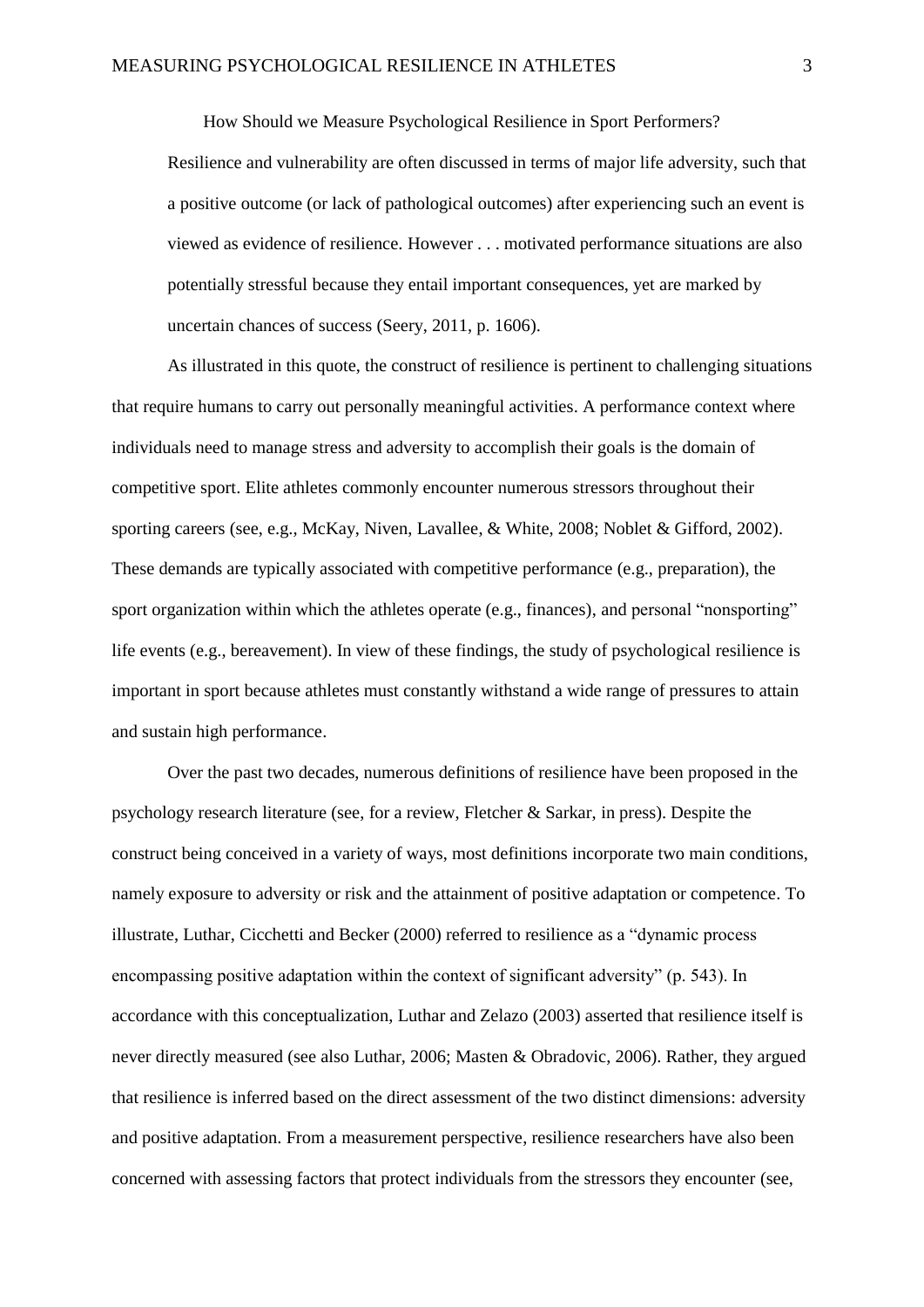e.g., Connor & Davidson, 2003; Wagnild & Young, 1993). Examples of such qualities include: optimism, perseverance, an internal locus of control, self-efficacy, adaptability, and perceived social support. The assessment of such protective factors is consistent with Rutter's (1987) view that psychological resilience is the "positive role of individual differences in people's response to stress and adversity" (p. 316). Collectively, these definitional perspectives indicate that resilience measures need to consider three pivotal components – adversity, positive adaptation, and protective factors – in a tripartite fashion. Importantly, due to the fundamentally distinct nature of these concepts, researchers need to separately assess and analyze adversity, positive adaptation, and protective factors from the outset to realize a complete and accurate representation of resilience.

Since the assessment of resilience is inherently intertwined with definitional issues (Naglieri & LeBuffe, 2005; Windle, 2011), researchers have strived to address these concerns before measuring this desirable construct. Over the past decade, for example, academic scholars have sought to investigate some of the underlying issues of assessing resilience in relation to those who have experienced childhood maltreatment (Haskett, Nears, Ward, & McPherson, 2006; Heller, Larrieu, D'Imperio, & Boris, 1999; Kinard, 1998; Walsh, Dawson, & Mattingly, 2010). Importantly, the findings of this work are not easily applicable to competitive sport performers who actively utilize and optimize a constellation of characteristics to ultimately raise their performance level, as opposed to clinical populations who have essentially been "forced" to exhibit resilient qualities in order to maintain normal functioning (cf. Fletcher & Sarkar, 2012).

In light of these contextual differences, researchers have recently begun to investigate psychological resilience in the specific domain of sport performance (see, e.g., Fletcher & Sarkar, 2012; Galli & Vealey, 2008; Gucciardi, Jackson, Coulter, & Mallett, 2011). In all of the studies, it is interesting to note that the authors highlighted the need for a measure of psychological resilience for athletic performers to advance sport psychologists' understanding of this area. As a caveat to this recommendation, Gucciardi et al. (2011) argued that "before scholars can develop a sport-specific measure of resilience, there is a need for sport psychology researchers to provide a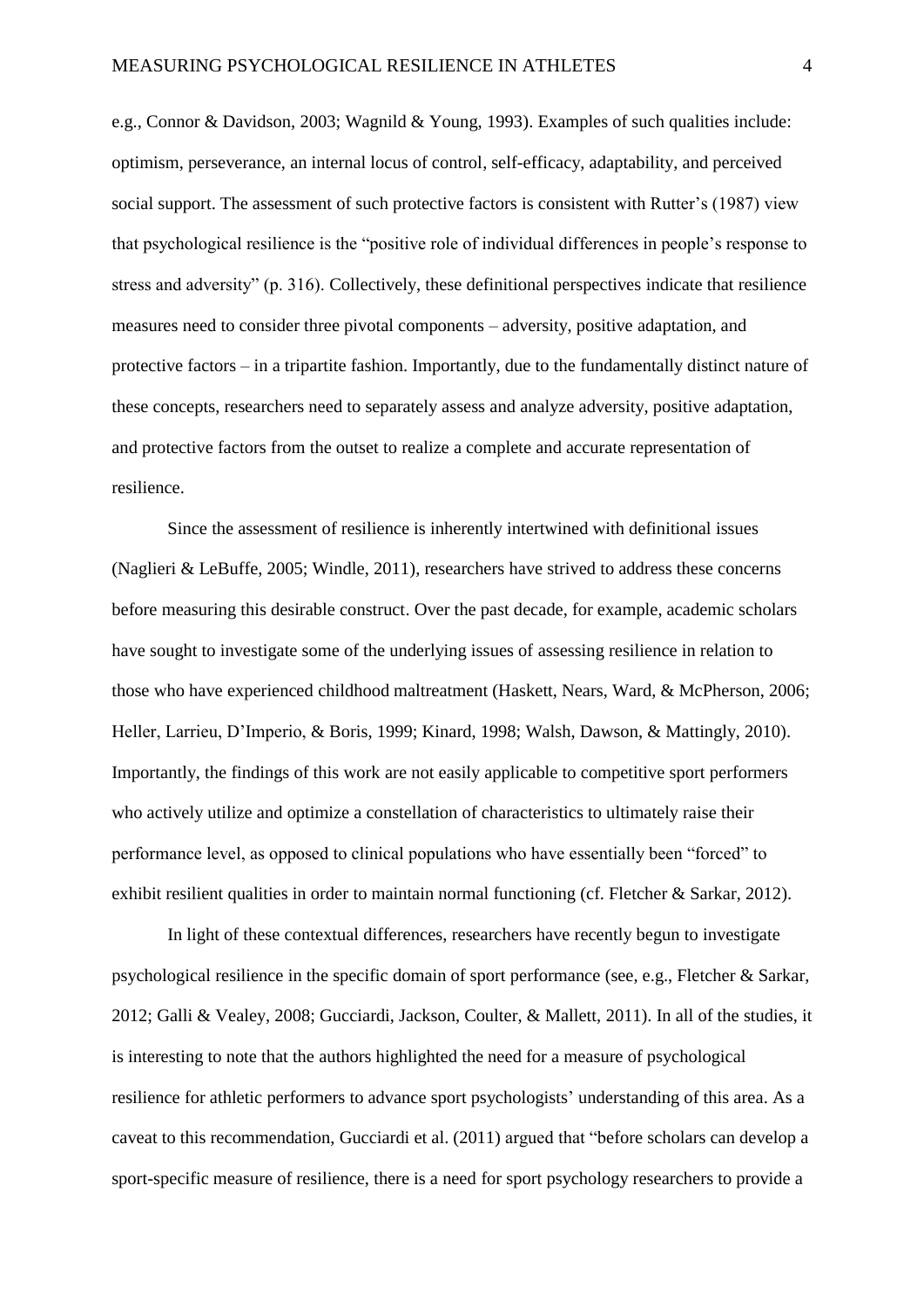comprehensive review of methodological issues pertaining to the measurement of resilience and how it can be applied to sport" (p. 431).

The purpose of this paper is to review psychometric issues in resilience research and to discuss the implications for sport psychologists seeking to measure this phenomenon in an athletic context. Drawing on the broader measurement literature in this area to inform the discussion, the narrative is divided into three main sections relating to resilience and its assessment: adversity, positive adaptation, and protective factors. It is anticipated that the psychometric lessons learned in general psychology, combined with our knowledge of resiliencerelated topics in sport, will help researchers begin to answer the question: How should we measure psychological resilience in sport performers?

### **Measuring Adversity**

Luthar and Cicchetti (2000) stated that adversity "typically encompasses negative life circumstances that are known to be statistically associated with adjustment difficulties" (p. 858). Based on this approach, adversity is defined in terms of statistical probabilities; that is, a life condition qualifies as a risk indicator if it is significantly associated with maladjustment in critical domains (Masten, 2001). Exposure to parental divorce, for example, constitutes an adversity since children experiencing it are two to three times more likely than those from non-divorced families to exhibit psychological and behavioral problems (Hetherington & Elmore, 2003). From a measurement perspective, this indicates that an incident can only represent an adversity or risk if the problems displayed are greater than those exhibited in normative populations. However, in their recent review of definitions, concepts and theories of resilience, Fletcher and Sarkar (in press) argued that "when adversity is defined as an event that predicts maladjustment it precludes the inclusion of ongoing daily stressors under the rubric of resilience, despite a growing body of evidence to the contrary" (p. 8). This observation is particularly pertinent in the sport context since athletes typically experience regular everyday hassles that are embedded in their sporting careers, such as relationship problems, inadequate preparation, and logistical issues (see, e.g., Thelwell, Weston, & Greenlees, 2007). Indeed, in addition to encountering major "nonsporting"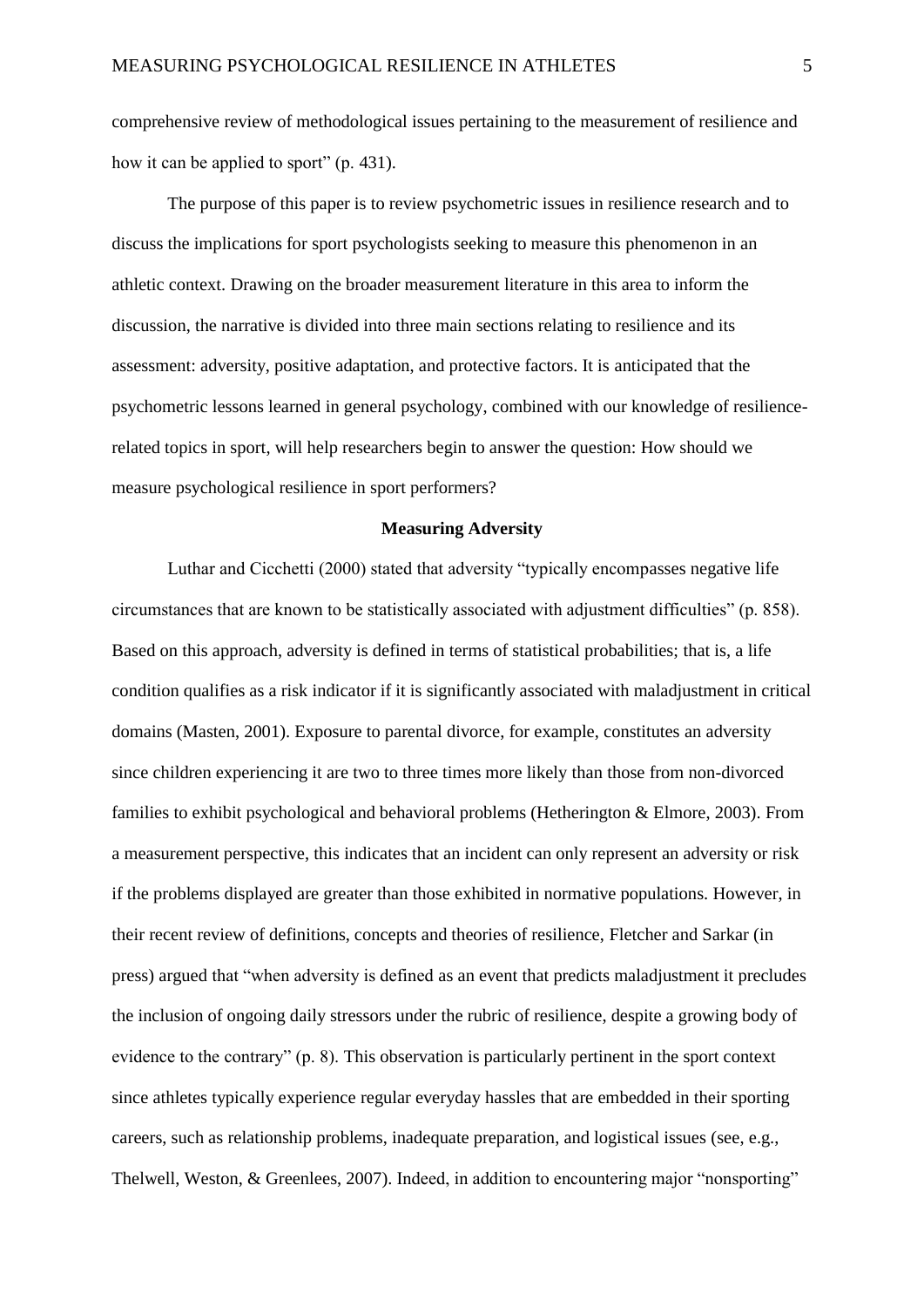life adversities (see, e.g., Tamminen, Holt, & Neeley, 2013), athletes also encounter more common demands associated with competitive performance and the sport organization within which they operate. For example, Mellalieu, Neil, Hanton, and Fletcher (2009) identified five general categories of performance-related stressors in elite and non-elite sport performers. These consisted of preparation, injury, expectations, self-presentation, and rivalry. Most recently, Arnold and Fletcher (2012) synthesized the research that has identified the organizational stressors encountered by athletes. The demands were abstracted into 31 subcategories, which formed four categories: leadership and personal issues, cultural and team issues, logistical and environmental issues, and performance and personal issues. Accordingly, when assessing adversity in athletic performers, it is imperative that sport psychology researchers consider the inclusion of both significant life events and ongoing daily stressors.

In empirical studies of resilience, three broad approaches have been employed to measure adversity: multiple-item checklists of negative life events, single life occurrences, and the simultaneous consideration of multiple risks to form an overall adversity estimate (see, for a review, Luthar & Cushing, 1999). The first measurement strategy is commonly reflected in the use of checklists, such as the Life Events Checklist (Work, Cowen, Parker, & Wyman, 1990), that assess adverse events in an individual's life. To gain a more complete picture of adversity, scholars have also measured daily hassles to assess stressors that have lower severity but greater chronicity than major life events. The Daily Hassles Scale (Kanner, Coyne, Schaefer, & Lazarus, 1981) is a good example of this approach. From a measurement perspective, a main concern with such strategies involves the validation of the instruments as measures of adversity. When investigating the stress-buffering effects of resilience, for example, Pinquart (2009) attempted to address this concern by providing construct validity for a daily hassles measure since adolescents with more daily hassles were found to show higher levels of psychological distress. Although employing an outcome-dependent approach is clearly relevant when assessing adversity, Fletcher and Sarkar (in press) recently argued that ostensibly positive life events – that are *not* typically associated with a higher probability of undesirable outcomes – can also make substantial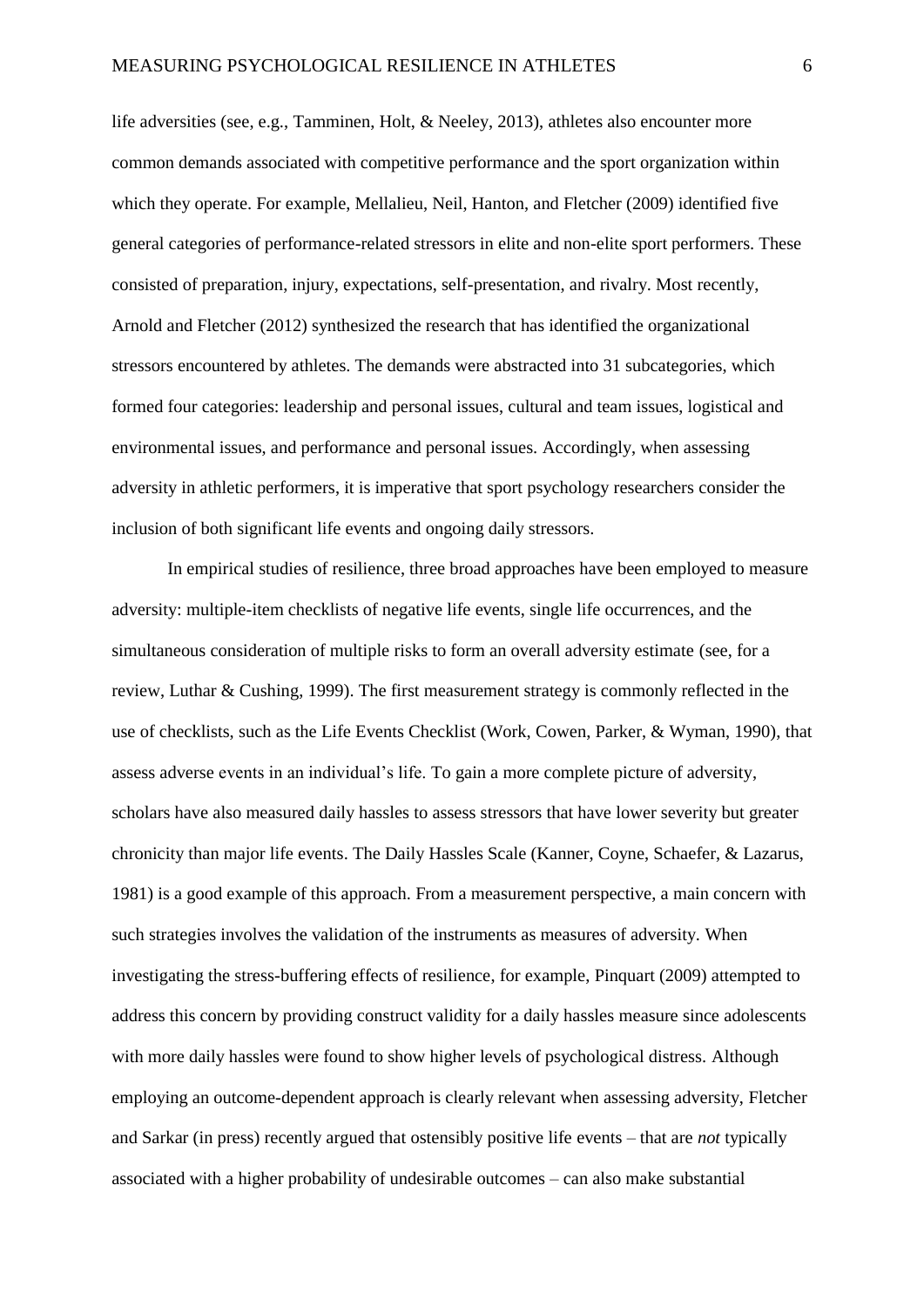contributions to adversity counts. To illustrate in an athletic context, winning an important sport competition is unlikely to be labeled as an adversity but will nonetheless require athletes to positively adapt to the inevitable heightened expectations related to success (cf. Kreiner-Phillips & Orlick, 1993). Notwithstanding this point, to ensure that a measure of adversity does in fact represent its intended concept, researchers seeking to measure psychological resilience in sport performers should provide empirical evidence of the associations between scores on an adversity measure and other conceptually related indices (cf. Masten, Best, & Garmezy, 1990).

An additional issue about life event measures pertains to potential measurement confounds; that is, variables that may influence the result of an investigation. In the context of assessing resilience, this concern specifically relates to the "controllability" of items. Numerous instruments using multiple-item checklists contain both "uncontrollable" events (e.g., serious illness) and "controllable" incidents (e.g., excessive smoking). While the inclusion of both types of circumstances appears intuitively reasonable, Luthar and Cushing (1999) suggested that the inclusion of controllable demands may artificially inflate associations between stressors and outcomes (see also Masten et al., 1988). In order to mitigate such associations, items that could be construed as clearly controllable by an individual, or as indexes of maladjustment, should ideally be excluded from potential measures (cf. Lin, Sandler, Ayers, Wolchik, & Leucken, 2004). With this in mind, sport psychology researchers developing a measure of psychological resilience in sport performers should therefore systematically identify the stressors encountered by athletes and, using a panel of experts, rate these stressors in terms of their controllability. If the majority of raters agree that the occurrence of a particular event is likely to be beyond the control of a typical athlete, it should be retained as part of a measure of uncontrollable sport-related stressors. Although events that are under a person's control could also be potentially stressful, from a methodological perspective, an instrument including only uncontrollable incidents (i.e., free of confounds) is deemed to be the most rigorous type of assessment strategy in resilience research.

A further consideration when using multiple-item inventories to measure adversity relates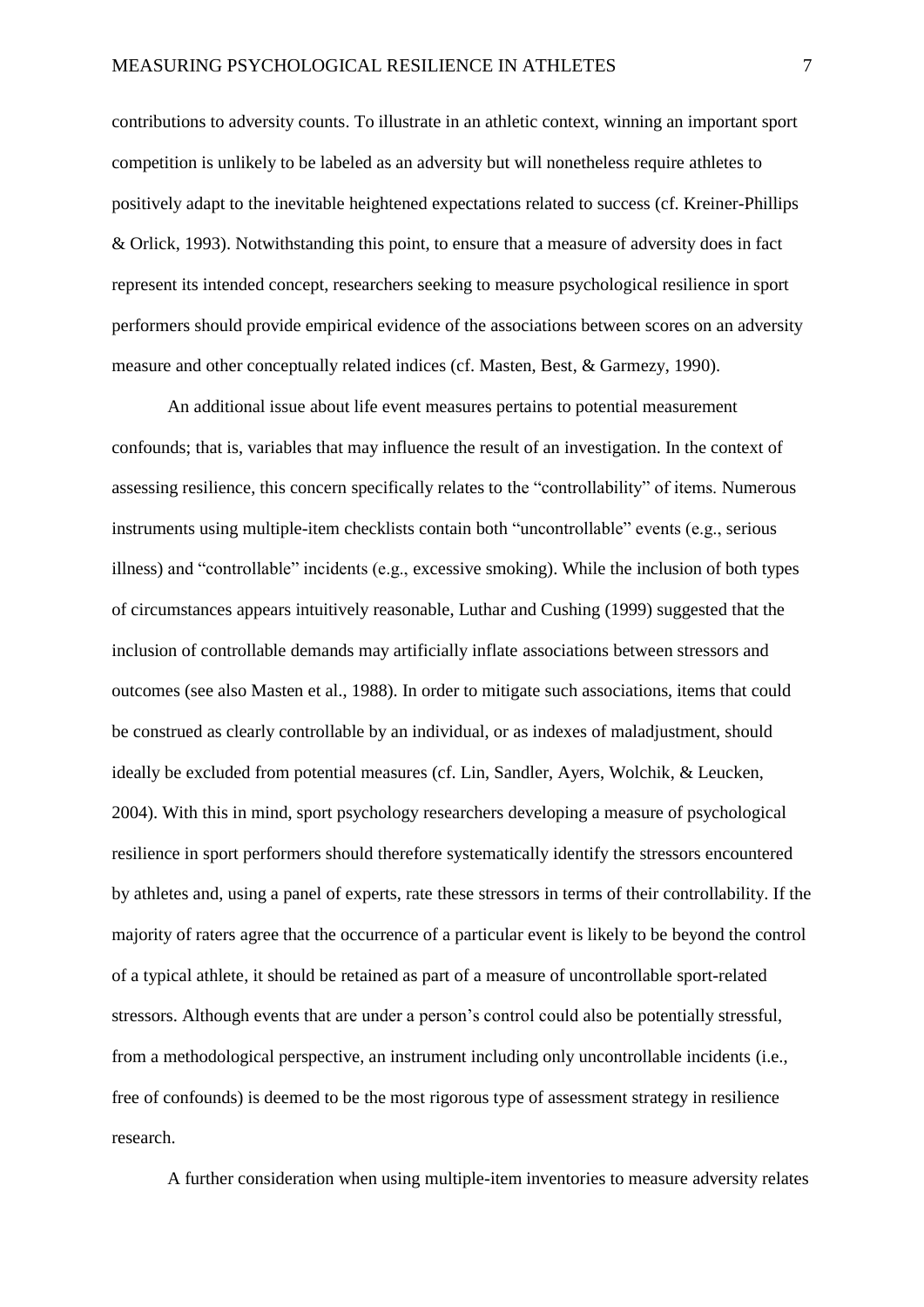to the heterogeneity of events sampled. There is a need to differentiate between chronic circumstances and acute events since the effects associated with each of these categories can differ (Masten, Neemann, & Adenas, 1994). Indeed, in the context of athletic performance, Fletcher, Hanton and Mellalieu (2006) noted that sport psychology researchers should take into account the different properties of stressors, such as the duration (chronic vs. acute), frequency (rare vs. common occurrence), and intensity (high vs. low demand). Particularly relevant in the context of assessing adversity is whether it is appropriate to treat events that vary in intensity or seriousness, such as the death of a loved one or financial difficulties in the family, as comparable to one another (Luthar & Cushing, 1999). Failure to account for varying degrees of seriousness may at first glance appear to be problematic from a measurement perspective. However, studies that have examined weighted negative events, based on a respondent's estimation of relative impact, have shown little difference in weighted and unweighted scores (see, e.g., Swearingen & Cohen, 1985). Furthermore, relying on individuals to judge severity for themselves could potentially lead to spurious conclusions. Specifically, this approach can confound severity with individuals' responses to adversity, which is an outcome of interest (Kessler, 1997). To illustrate in a sport context, if an athlete classifies a performance slump, for example, as highly intense it could signify the severity of the event itself or it could be an indicator of maladjustment. Although solely assessing the number of events experienced may not fully capture the meaningful variability in adversity, frequency counts will avoid these potential ambiguities in measuring adversity (Seery, Holman, & Silver, 2010). Thus, when developing a measure of psychological resilience in sport performers, researchers in this area should request that athletes only indicate how *often* they encountered an adversity or stressor, rather than how intense or severe it was.

The second approach to assessing adversity has been based on specific life stressors. Examples of single life occurrences include war, serious illness, child abuse, and parental divorce. In an athletic context, examples include performance slumps (see, e.g., Grove & Stoll, 1998), career transitions (see Wylleman, Alfermann, & Lavallee, 2004), choking under pressure (see Hill, Hanton, Matthews, & Fleming, 2010), serious injuries (see e.g, Shearer, Mellalieu, &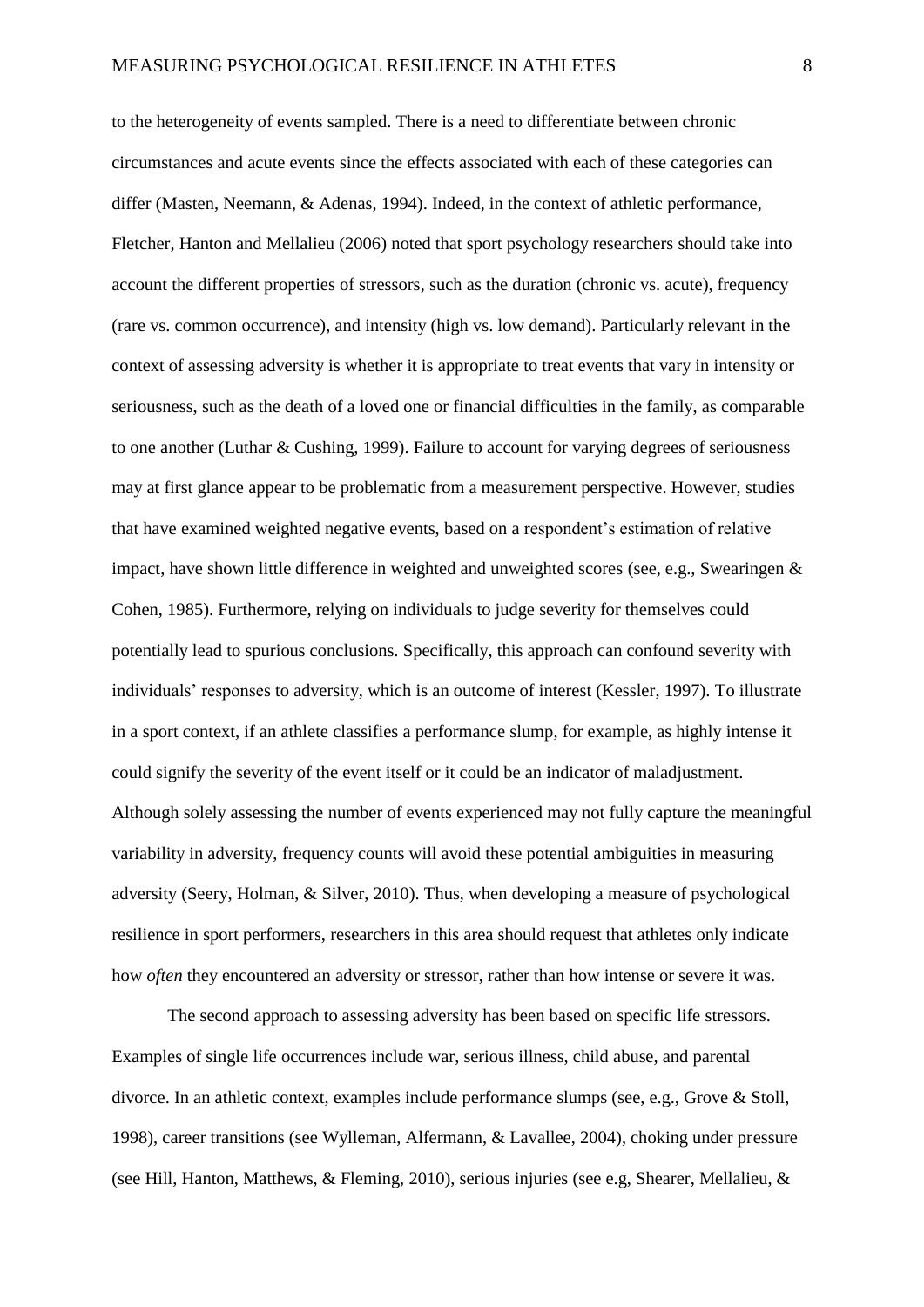Shearer, 2011), disordered eating (see e.g., Papathomas & Lavallee, 2012), and emotional abuse (see e.g., Stirling & Kerr, 2008). As noted by Richters and Weintraub (1990), the main psychometric issue when considering such distal risk factors (i.e., factors that have a remote causal influence on a specific outcome), is that individuals demonstrating positive adaptation may actually be facing low proximal risks (i.e., risks that represent an immediate vulnerability). From a measurement perspective, it is important to note that single risk indices, such as a career-ending injury, are typically of a distal nature; they do not impinge on an individual directly but are influenced indirectly by various proximal variables, such as the availability of support. A specific event that has received considerable attention in an athletic context is the return to sport following a serious injury (see, for a review, Podlog & Eklund, 2007). Using this incident as an illustration, sport psychology researchers (e.g., Rees, Mitchell, Evans, & Hardy, 2010) have identified a strong association between injury-related stressors (e.g., incapacitation) and negative psychological responses (e.g., devastation). Accordingly, athletic performers appear to be at high risk of maladjustment if they encounter a serious injury. However, in reality, they may be facing low proximal risk particularly if they perceive that social support is available to them since the detrimental relationship between stressors and psychological responses is reduced for those with high levels of perceived social support (Rees et al., 2010). With this example in mind, sport psychology researchers seeking to measure psychological resilience in sport performers should recognize that although examining distal risks can yield critical insights on successful adaptation in the face of adversity, they convey little information about the proximal processes by which they operate.

The third strategy of measuring adversity involves the constellation of specific, discrete risk factors that are combined to form an overall approximation of the adversity encountered. This cumulative risk approach, exemplified in the work of Sameroff and colleagues (e.g., Gutman, Sameroff, & Cole, 2003; Sameroff, Gutman, & Peck, 2003), typically involves computing a total risk score across different high-risk sociodemographic dimensions, such as low parental income and minority group membership, and subsequently assigning counts of one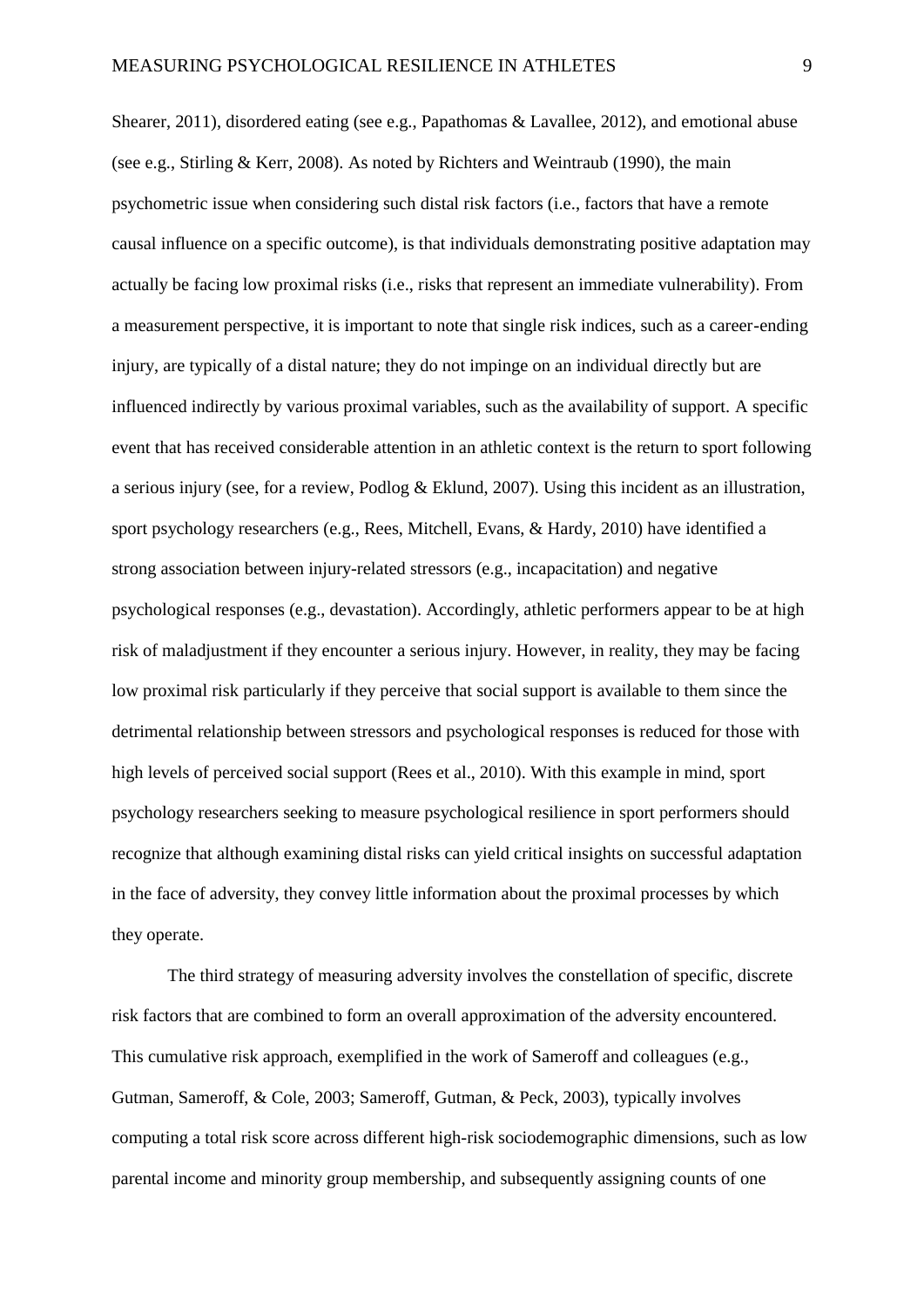versus zero for each risk index. Researchers are increasingly using this measurement approach given that people experience multiple challenges simultaneously rather than in isolation (Fletcher & Sarkar, in press; Heller et al., 1999; Luthar, 2006). Indeed, this assessment strategy has high face and ecological validity since it reflects the coexistence of multiple stressors in the real world. Notwithstanding the benefits of summated risk inventories, it is important that scholars examine the "riskiness" (Luthar & Cushing, 1999, p. 138) of individual variables before developing composite measures of adversity in resilience research. Large family size, for example, has been frequently used as a component within aggregated risk constellations. Although a high ratio of children to adults tends to be associated with relatively poor child outcomes (Garrett, Ng'andu, & Ferron, 1994), scholars have conversely found the co-residence of another adult to be negatively associated with the quality of parenting (Chase-Lansdale, Brooks-Gunn, & Zamsky, 1994). Hence, when assessing constellations of multiple risks in the domain of competitive sport, it is important that researchers are attentive to each of the individual items included within a composite measure of adversity to determine if they do, in fact, represent high risk for athletes.

## **Measuring Positive Adaptation**

In conjunction with the assessment of adversity, researchers striving to develop a measure of psychological resilience in sport performers need to separately assess positive adaptation. Positive adaptation or competence has been defined as "[adaptation] that . . . is substantially better than what would be expected given exposure to the risk circumstance being studied" (Luthar & Zelazo, 2003, p. 515). In studies of resilience in children and adolescents, researchers have typically operationalized positive adaptation in terms of achieving the social, behavioral, and educational milestones appropriate to their stage of development (Luthar et al., 2000; Masten, 2001). Accordingly, assessments of competence are usually derived from classmate, parent, and teacher ratings to gauge if children and adolescents are developing healthy and meaningful relationships with peers, are well-behaved, and are attaining good academic marks respectively. In contrast, adult resilience studies have generally focused on self-reported well-being and distress, with competence indices including longevity (see, e.g., Danner, Snowdon, & Friersen,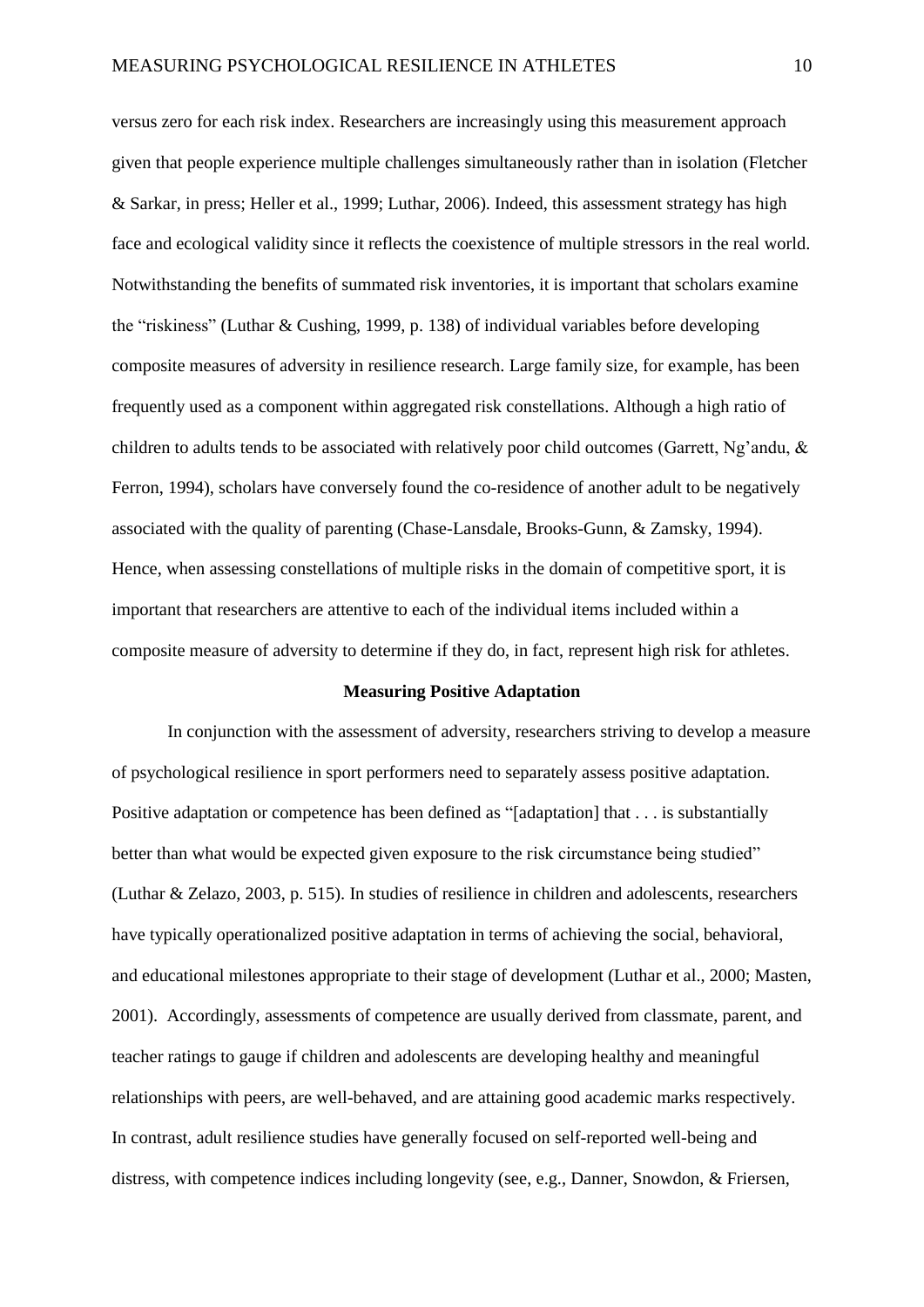2001), physical and mental health status (see, e.g., Campbell-Sills et al., 2006), and career success (see, e.g., Bartley, Head, & Stansfield, 2007). Interestingly, it has been argued that the sole use of internal well-being indices is somewhat inadequate since it is unrealistic to expect individuals to instantly alleviate the emotional ramifications of critical threats to personal values, such as experiencing a serious injury (cf. Olsson, Bond, Burns, Vella-Brodrick, & Sawyer, 2003). To provide a more balanced representation of positive adaptation, Luthar, Sawyer and Brown (2006) suggested that scholars working with children and adults should learn from each other's methods as they consider strategies for assessing competence.

In a similar fashion to the measurement of adversity, three broad approaches have been employed to measure positive adaptation: multiple-item measures on a continuum between adjustment and maladjustment, the absence of serious psychopathology, and the integration of multiple domains of competence (see, for a review, Luthar & Cushing, 1999). As alluded to earlier, the first measurement strategy typically involves (external) ratings of young people's success at meeting stage-salient developmental tasks or (internal) ratings of adult's symptoms related to well-being. When researchers use multiple-item instruments to assess competence, a major problem is the difficulty of gauging "high competence" within the sample being examined since the reference group is usually the sample itself and not any larger normative group. As a result, when using such measures, little is known about how the most competent (resilient) individuals within the sample compare with those in low-risk groups. When employing this particular assessment strategy, scholars should interpret their findings with caution since it is possible – if one were to make comparisons with the general population for example – that the highest levels of competence within the sample were merely the best of a generally poorly functioning group (cf. Mulholland, Watt, Philpott, & Sarlin, 1991). In order to address potential interpretive ambiguities in athlete-related resilience studies that lack a quantitative benchmark, sport psychology researchers should provide qualitative characterizations to help describe high and low levels of competence achieved by a subset of athletes within the group in question.

An additional concern about multiple-item scales of competence pertains to the validity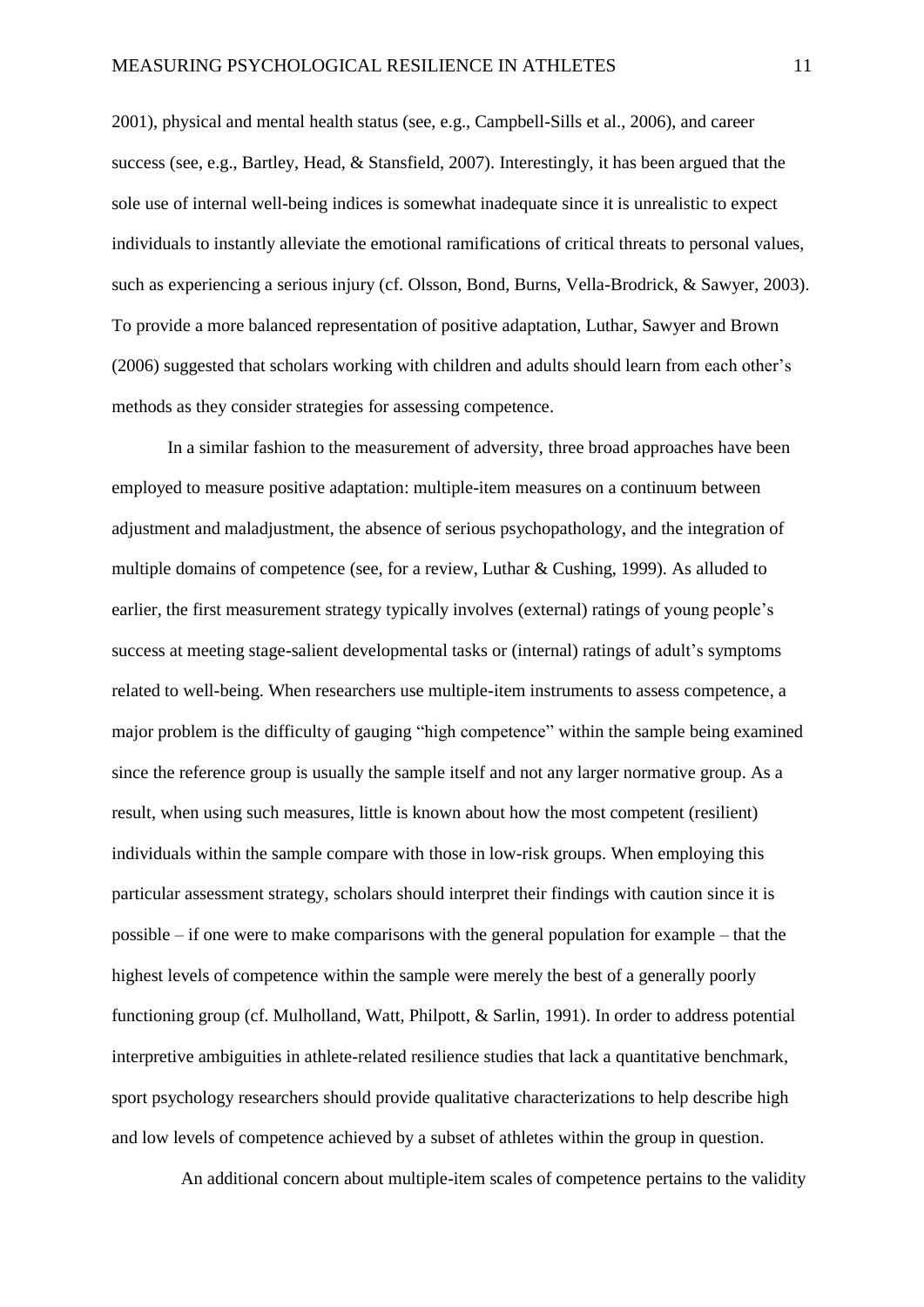of such measures regarding their conceptual relevance to the adversity being examined. Specifically, it has been argued that indices used to assess positive adaptation should be specific to the particular risk under scrutiny in terms of domains assessed and stringency of criteria used (see, for a review, Fletcher & Sarkar, in press). To illustrate, when communities carry high risk for antisocial problems, it would be appropriate to assess socially conforming behaviors (see, e.g., Seidman & Pedersen, 2003), whereas among competitive athletes who typically seek out challenging situations to attain success and well-being, other indicators would be more contextually relevant. These include sport-related indices such as subjective performance (cf. Nicholls, Polman, & Levy, 2010), athlete satisfaction (cf. Jowett & Cramer, 2009), and flow (cf. Swann, Keegan, Piggott, & Crust, 2012), and general well-being indices such as life satisfaction and psychological well-being (cf. Lundquist, 2011). Importantly, although measuring risk can involve one or more negative events, competence should ideally be assessed across multiple "theoretically similar" (Luthar et al., 2000, p. 548) domains since an overly narrow conceptualization of positive adaptation can convey a misleading picture of success in the face of adversity (Luthar, 2006; Luthar & Zelazo, 2003). As a caveat to this assertion, when resilience is based on two or three confined domains of competence, it is important that scholars explicitly state that success in the particular areas cannot be assumed to generalize to other spheres. With regards to the stringency of criteria, assessment decisions should be determined by the seriousness of the risk under consideration (Luthar, 2006; Luthar et al., 2000; Luthar & Zelazo, 2003). Specifically, if an individual is exposed to a serious life adversity (e.g., direct exposure to terrorist attacks) it is sufficient to justify the existence of positive adaptation in terms of the absence of psychiatric symptoms. If the adversity is not as severe, but is nonetheless relatively taxing (e.g., operating in a demanding sport environment on a daily basis), then it is entirely appropriate to expect excellent functioning in the specific domain (e.g., peer recognition of athletic performance) as evidence of positive adaptation.

The second approach to assessing competence has been based on the absence versus presence of psychiatric symptoms. Measures based on this premise are most commonly employed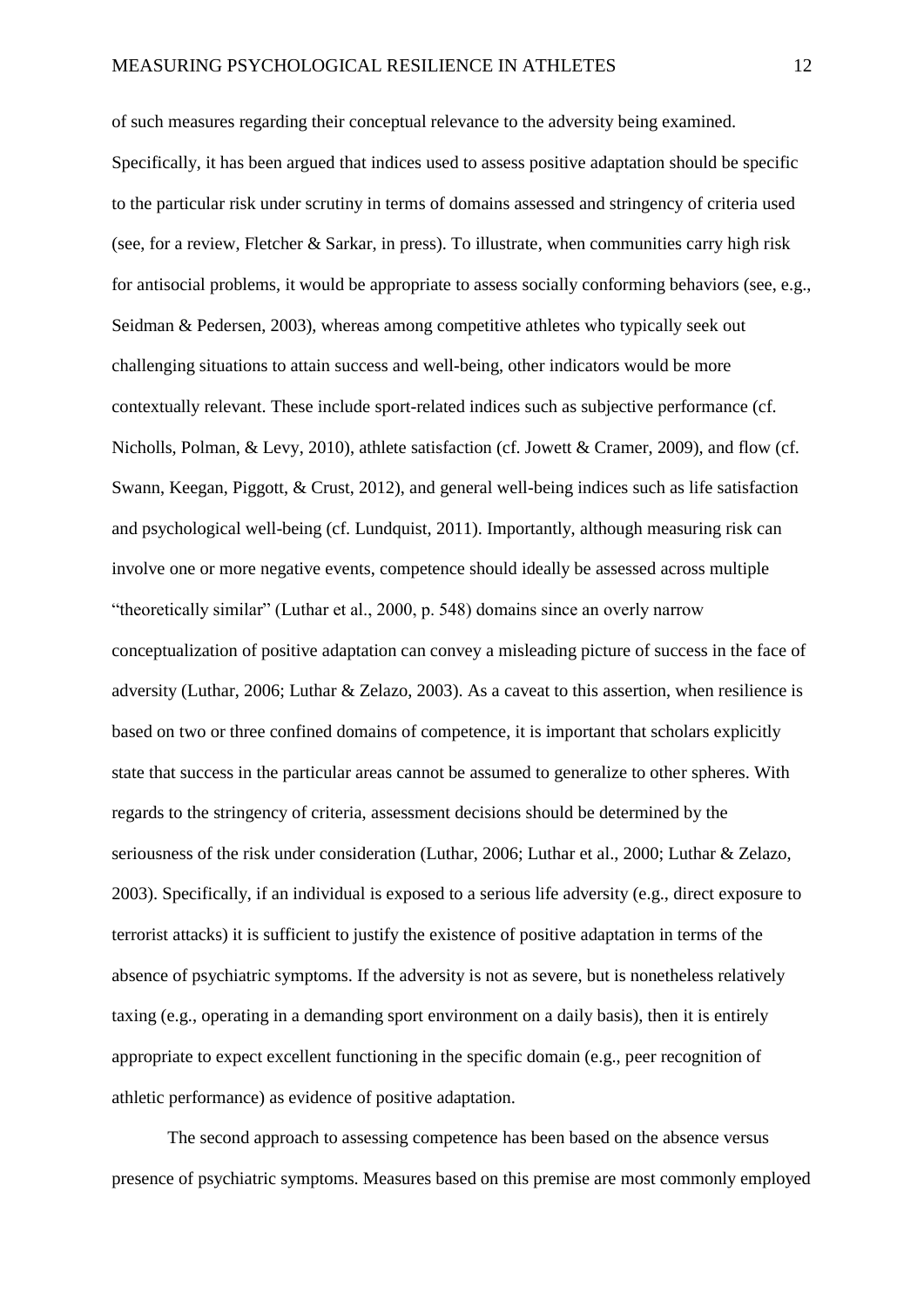with individuals at high risk for serious psychopathology, such as military personnel (see e.g., Schaubroeck, Riolli, Peng, & Spain, 2011). Although sport performers are unlikely to encounter many incidents associated with a high probability of mental distress, there are a number of instances where athletes may be at-risk of maladaptive behaviors (Shearer et al., 2011). For example, it would be pertinent for sport psychology researchers to utilize this measurement strategy when investigating resilience in young athletes who have a family history of major psychiatric disorders (cf. Conrad & Hammen, 1993). In such situations, assessments would typically be derived from interviews with various informants. From a measurement perspective, the main concern when using this approach relates to potential reliability threats regarding information across respondents and among the interviewers conducting the assessments. Scholars need to consider the different sources of information when using this measurement strategy particularly when the target individual is a child (Windle, 1999). In relation to childhood maltreatment, for example, discrepancies between child, parent, and teacher reports are welldocumented (see Haskett et al., 2006; Heller et al., 1999; Kinard, 1998; Walsh et al., 2010). Thus, a child may be considered competent based on the information from a parent but he or she may not be considered competent on the basis of a teacher. Moreover, questions have arisen about whether a teacher's evaluation accurately reflects a child's overall psychopathology when their knowledge is derived primarily from limited contact in a classroom environment (Kinard, 1998). In the context of competitive sport, it may be slightly less problematic for a coach to provide an accurate reflection of an athlete's mental state given that a coach is often the first person that an athlete looks to for advice, guidance and support when they are experiencing difficulty (Bowes & Jones, 2006). Notwithstanding this observation, it is critical that sport personnel conducting assessment interviews are provided with appropriate clinical training to ensure that there is sufficient reliability among those arriving at diagnoses. Indeed, when employing this particular measurement approach with athletic performers, sport psychologists in this area should incorporate tests of inter-rater reliability to ensure adequate consistency among interviewers.

The third strategy of measuring positive adaptation involves the integration of scores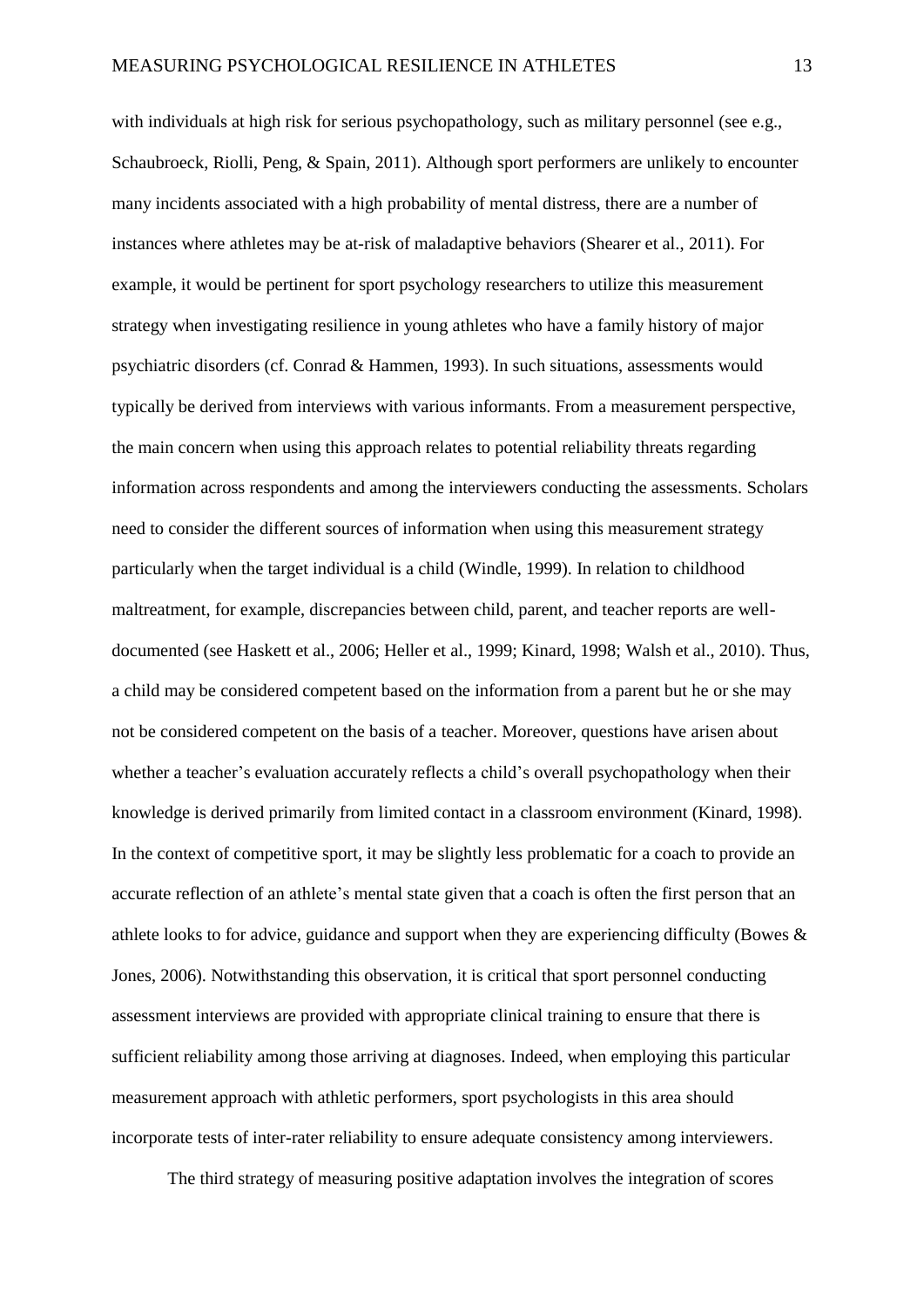across different domains of adjustment. As with summative approaches to measuring risk, a crucial requirement in using this strategy is that individual domains of functioning must be carefully examined before scholars derive an overall competence index. To illustrate, when investigating school-based behavioral competence among inner-city adolescents, Luthar and McMahon (1996) examined four component dimensions within two composite constructs: peer acceptance (high popularity and low isolation) and prosocial leadership (high prosocial orientation and low aggressiveness). Interestingly, while using this aggregated approach, they found that a reputation of popularity characterized disruptive bullies to a similar extent as it did prosocial leaders. Thus, although peer acceptance may be considered to be a desirable resiliencerelated attribute in teenage groups, it would be inappropriate to use popularity to connote behavioral competence in this particular population.

A related concern of this measurement strategy pertains to the issue of circularity pervasive in resilience research (Harvey & Delfrabro, 2004; Kinard, 1998; Luthar & Zelazo, 2003; Masten & Obradovic, 2006; Windle, 2011). Specifically, the distinction between antecedent (protective) factors and positive outcomes is often blurred in the resilience literature. To illustrate, good peer relationships is sometimes considered to be a factor that predicts competence (Seidman & Pedersen, 2003) and is sometimes deemed to be an outcome of positive adaptation (Bolger & Patterson, 2003). In a similar fashion, self-efficacy has been considered to be both a precursor and a consequence of resilience (Kinard, 1998). Whichever approach is taken, scholars need to provide a clear justification of their decision and should reflect high relevance to the specific research question being addressed. In an athletic context, for example, high selfefficacy might be seen as a protective factor when exploring the ramifications of confidence for athletes' performance and well-being. In contrast, improvements in self-efficacy might be considered to be a positive outcome if sport psychology researchers sought to understand what helps injured athletes obtain confidence after experiencing such an incident. Indeed, Luthar and Zelazo (2003) remarked that "the interchangeable examination of constructs as predictors and as outcomes should not be seen as reflecting confusion in the resilience literature; quite to the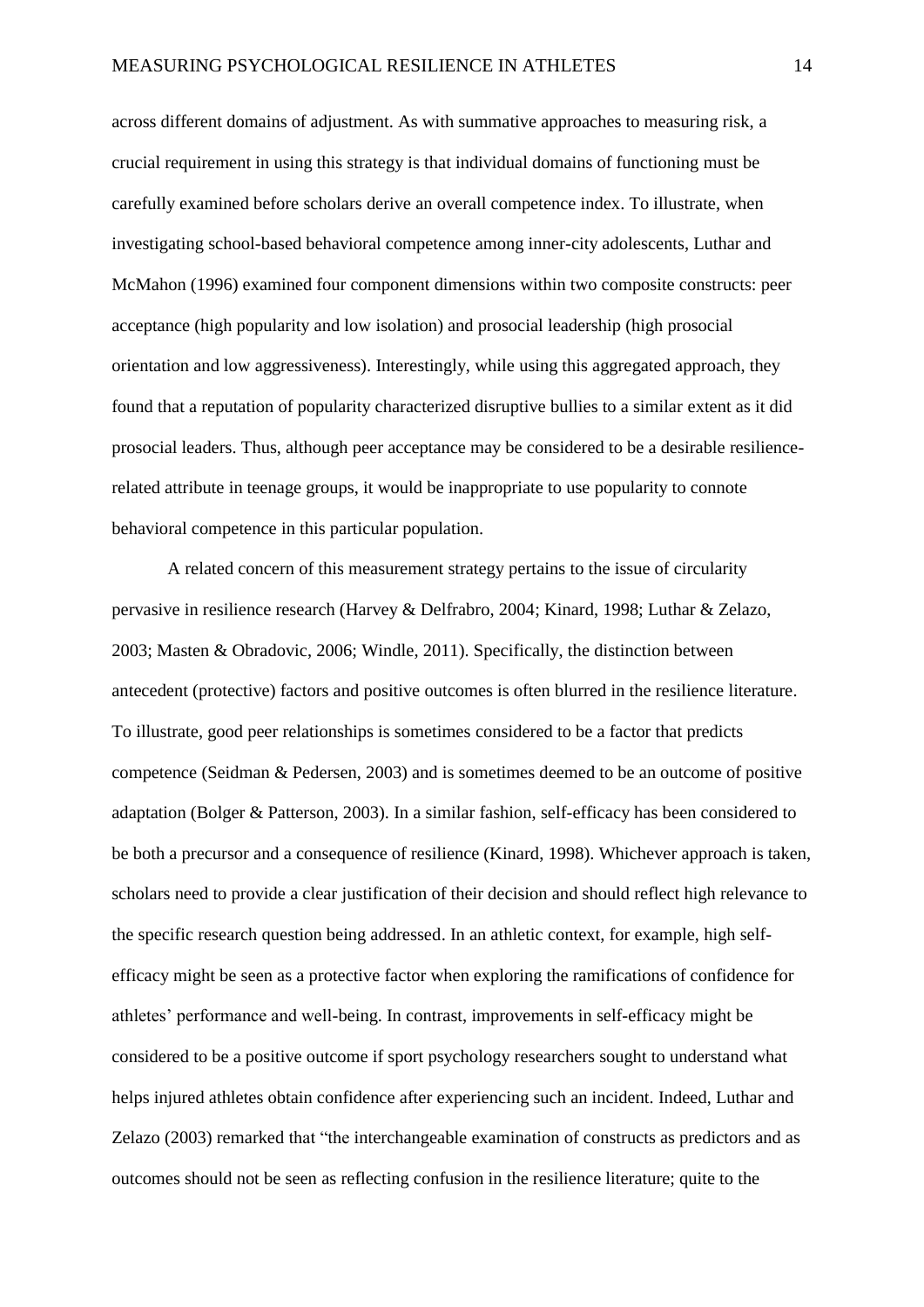contrary, it is essential for advancing scientific knowledge" (pp. 516-517).

# **Measuring Protective Factors**

 The thrust of early research examining resilience involved the search for factors that protected an individual from the stressors they encountered (see, for a review, Luthar, 2006). To illustrate, Garmezy (1991) unearthed characteristics of young people who thrived whilst living in difficult circumstances and he subsequently clustered the identified resilient qualities around three key themes: dispositional attributes (i.e., personality) of the individual, family cohesion and warmth, and the availability and utilization of social support. As briefly mentioned earlier, these "resilient qualities" have commonly been referred to as protective factors in the psychology research literature. Protective factors have been defined as "influences that modify, ameliorate, or alter a person's response to some environmental hazard that predisposes to a maladaptive outcome" (Rutter, 1985, p. 600). This line of inquiry has provided significant contributions to the assessment of resilience by addressing the question: What characteristics help people flourish in adversity? During the past three decades, over a dozen measures of resilience have been developed and validated by various researchers (see, for a review, Windle, Bennett, & Noyes, 2011). Importantly, these instruments have predominantly focused on assessing a constellation of characteristics that enable individuals to adapt to the demands they encounter. Drawing directly from current resilience scales in other psychology sub-disciplines, six psychometric issues will be explored and discussed forthwith related to the assessment of protective factors.

The first problem with this approach is that the majority of measures focus on resilient qualities at the level of the individual only (Ahern, Kiehl, Sole, & Byers, 2006; Naglieri  $\&$ LeBuffe, 2005; Windle et al., 2011). For example, items on the Connor-Davidson Resilience Scale (CD-RISC; Campbell-Sills & Stein, 2007; Connor & Davidson, 2003) solely tap into personal factors of resilience including control, commitment, challenge, adaptability, and problem-solving. Furthermore, the Resilience Scale (RS; Wagnild & Young, 1993) assesses five resilient characteristics exclusively based at the individual level: equanimity, perseverance, selfreliance, meaningfulness, and existential aloneness. Whereas features of the individual are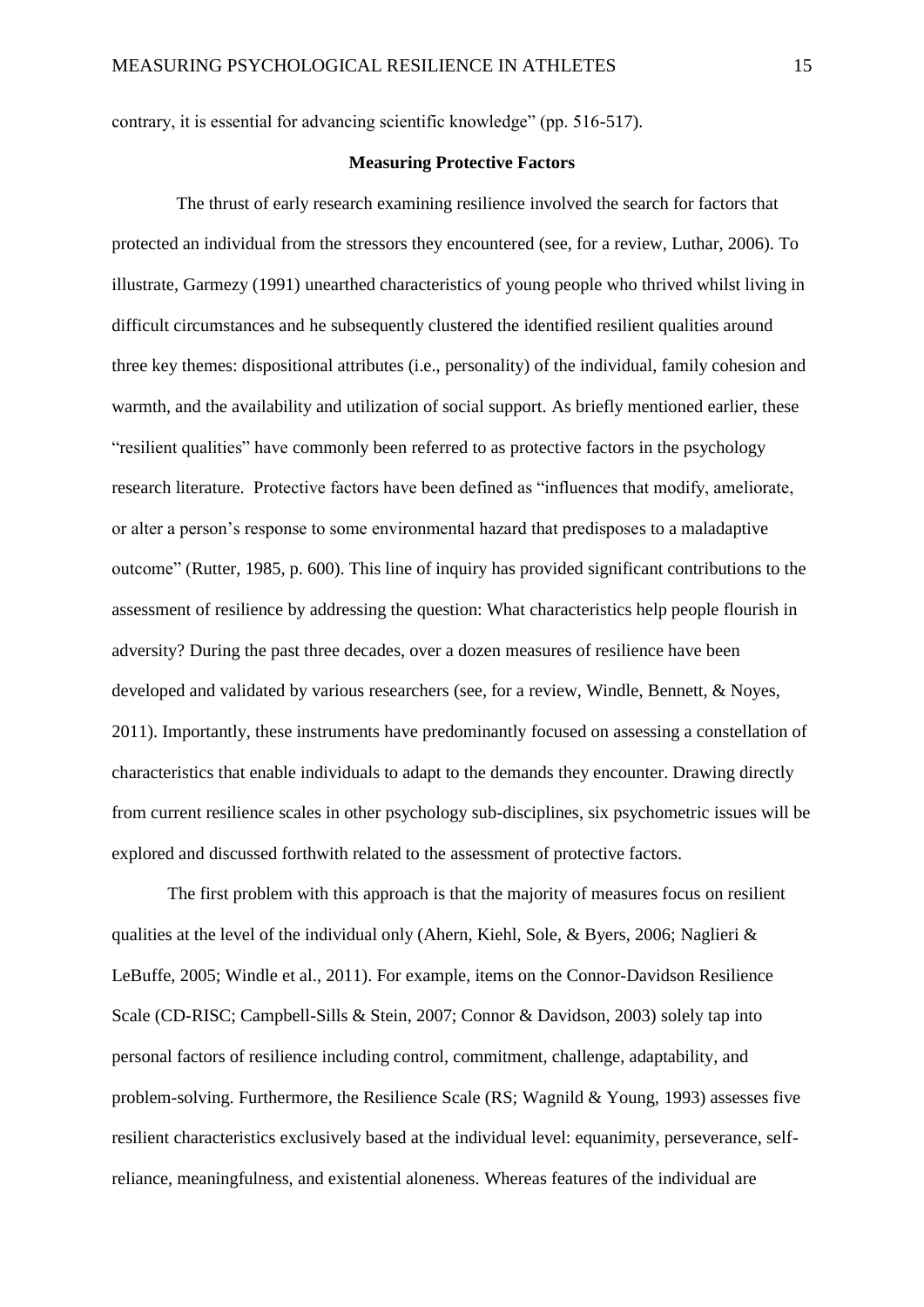undoubtedly important for positive adaptation in the face of adversity, the availability of resources from family (e.g., close bonds with at least one parent) and the community (e.g., support from peers) are also invaluable (see e.g., Collishaw et al., 2007; Horton & Wallander, 2001). When considering resilience across different levels of analysis, scholars need to be aware that the meaning of constructs may differ (Zautra, Hall, & Murray, 2008). Zautra et al. (2008) cited the example of trust; a factor that has been found to be an important aspect of resilience in elite sport (Fletcher & Sarkar, 2012). Specifically, they argued that although this quality is best understood at the level of the person in terms of his or her social interactions, trust may be best characterized by cohesiveness and collaborative ties at the family and community levels respectively. To gain a better understanding of resilience in sport performers, the development of a measurement instrument capable of assessing a range of protective mechanisms within multiple domains represents the optimal approach for advancing the field.

The second concern relates to the limited evidence base for the selection of items within current measures of resilience (Atkinson, Martin, & Rankin, 2009; Davydov, Stewart, Ritchie, & Chaudieu, 2010). For example, the Brief Resilient Coping Scale (BRCS; Sinclair & Wallston, 2004) was developed solely using Polk's (1997) classification of resilience phenomenon. Although a conceptual framework underpinned the instrument, the authors did not provide a justification as to why this particular perspective was prioritized over others. Furthermore, although the content of the CD-RISC was drawn from a number of different peer-reviewed sources (e.g., Kobasa, 1979; Lyons, 1991; Rutter, 1985), Connor and Davidson (2003) also included putative resilience factors – with questionable theoretical basis – based on the memoirs of Sir Edward Shackleton's expedition in the Antarctic in 1912 (Alexander, 1998). In relation to instrument development, Davydov et al. (2010) remarked that "scales incorporate different constructs according to individual authors' concepts of resilience and underlying mechanisms" (p. 488). To illustrate, the Brief Resilience Scale (BRS; Smith et al., 2008) was solely derived from a dictionary definition of resilience (the ability to "bounce back" or recover from stress) favored by the lead author. Hence, the items included in this measure, such as 'I tend to bounce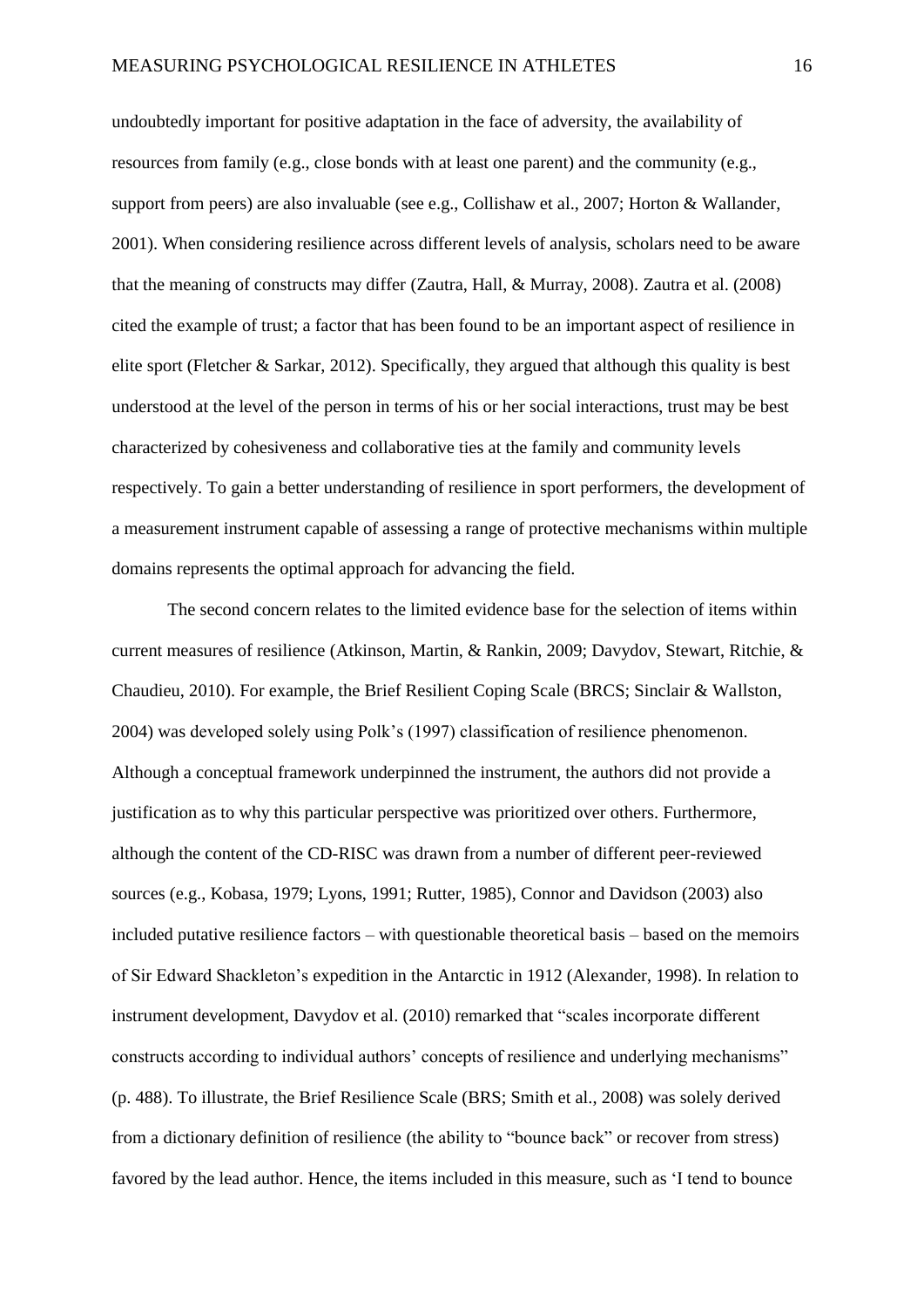back quickly after hard times' and 'it is hard for me to snap back when something bad happens', are based on a somewhat narrow conceptualization of resilience. When developing a resilience scale for sport performers, researchers need to clearly justify their approach to item development and, perhaps most importantly, they should exploit the vast empirical knowledge in key resilience-related areas.

The third issue with measuring protective factors is that the qualities assessed are specific to the context in which they arise and cannot be easily generalized to other populations (Davydov et al., 2010; Ungar et al., 2008). For example, the Suicide Resilience Inventory-25 (SRI-25; Osman et al., 2004) assesses characteristics that dissuade individuals from considering suicide as an option. Moreover, the Trauma Resilience Scale (TRS; Madsen & Abell, 2010) specifically assesses protective factors associated with positive adaptation following violence. Indeed, all the resilience inventories to date have been developed for use in non-sport contexts, such as psychiatric patients (see, e.g., Connor & Davidson, 2003; Madsen & Abell, 2010; Osman et al., 2004). This is particularly problematic for sport psychology researchers since constructs that are meaningful to non-sport participants, such as spirituality in clinical samples, are unlikely to be entirely relevant to athletic performers (cf. Fletcher & Sarkar, 2012). Gucciardi et al. (2011) recently argued that "important protective (e.g., teammate support) and vulnerability (e.g., rigorous training schedules) factors are likely not to be adequately captured when using [current resilience] measures . . . that were developed with other populations in mind" (p. 431). Hence, as a prerequisite to developing a sport-specific measure of resilience, scholars need to comprehensively review risk and protective factors in the context of athletic performance.

The fourth problem concerns the validity of current scales purporting to assess resilient qualities. More specifically, a number of inventories measure phenomenon that are related to resilience but are conceptually distinct from the construct. For example, the BRS provides a measure of recovery from stress and the BRCS and the CD-RISC were designed to assess an individual's stress-coping ability. Whereas recovery and coping are often discussed in relation to resilience, and sometimes used interchangeably with the term, there is growing evidence to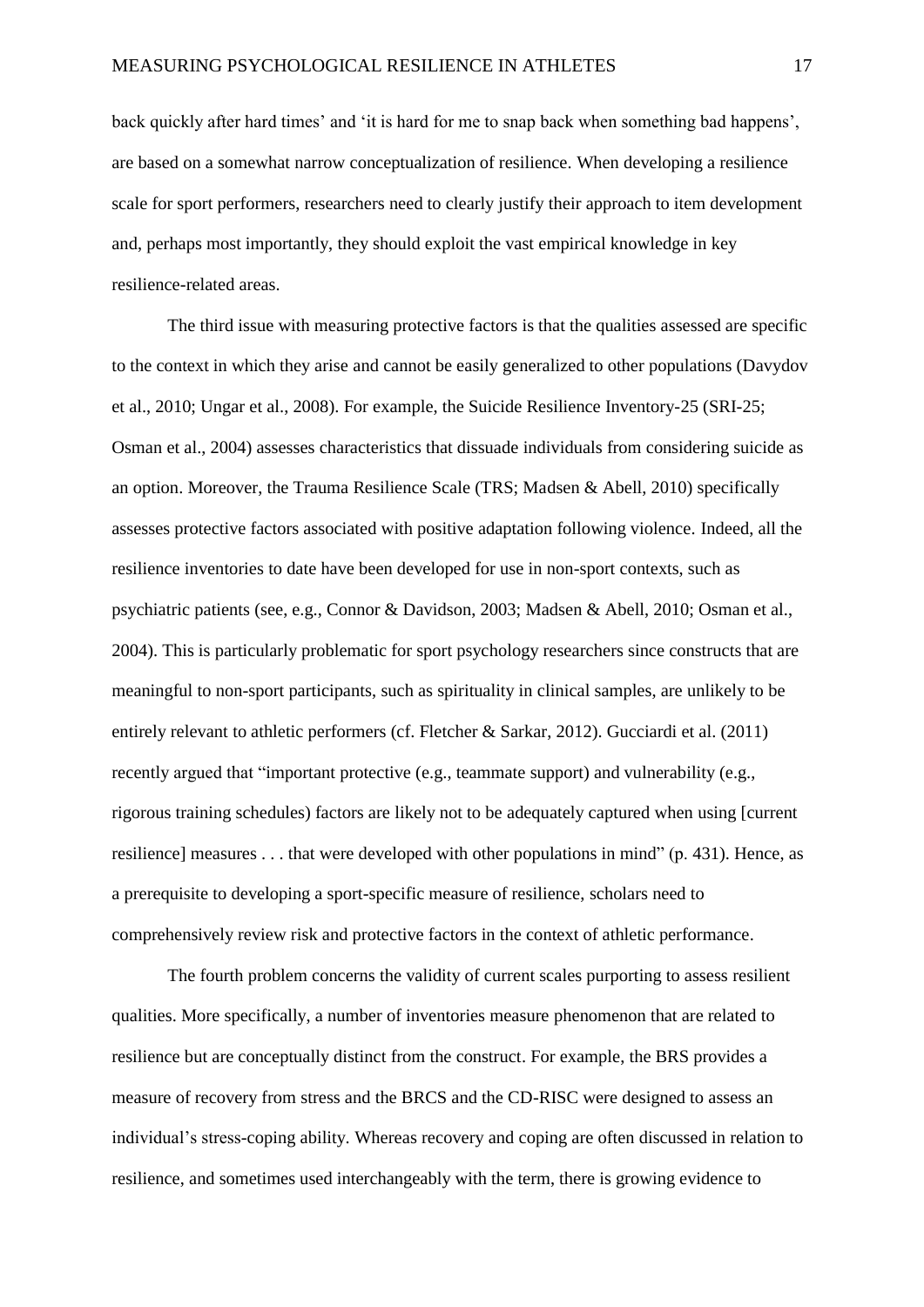suggest that they should be conceived as conceptually distinct from resilience (see, for a review, Fletcher & Sarkar, in press). To provide further illustrations, the Dispositional Resilience Scale (DRS; Bartone, Ursano, Wright, & Ingraham, 1989) presents a measure of hardiness and the Ego-Resiliency Scale (ER89, Block & Kremen, 1996) was developed to assess ego-resiliency. Although both constructs share a number of similarities with the attributes of resilience, they do not contain all of the relevant features (Windle, 2011). In addition, as Windle (2011) noted, both hardiness and ego-resiliency are considered to be stable personality traits, whereas resilience is deemed to be a dynamic process that changes over time. Accordingly, it is important that future measures in this area distinguish resilience from a number of related terms to ensure that they do not divert researchers' attention from examining the true nature of resilience.

The fifth issue with this approach is that a set of questions at a single point in time may only capture state characteristics as opposed to assessing an individual's thoughts, feelings and behavior throughout the entire process of dealing with adversity. Based on this premise, Hoge, Austin, and Pollack (2007) argued that "a true resilience scale would measure an individual's reaction to an experimental stress paradigm or to stressful life events or traumas over time" (p. 147). In view of this proposition, it is worth noting that longitudinal studies are important in determining the stability of resilience across an individual's lifespan (Heller et al., 1999; Kinard, 1998; Luthar, 2006; Walsh et al., 2010; Windle, 1999). Indeed, in the sport psychology literature, there is a consensus that longitudinal research is needed to investigate resilient characteristics and performance throughout the entire process of managing potentially stressful situations (Fletcher & Sarkar, 2012; Galli & Vealey, 2008; Gucciardi et al., 2011). In relation to developing and validating a sport-specific measure of resilience, Gucciardi et al. (2011) argued that it is crucial that researchers explore the factor structure stability and item consistency in a longitudinal fashion. Moreover, when employing a prospective research design, it has been proposed that scholars should ideally obtain measurements on at least three separate occasions, with assessments spaced far enough in time to enable the hypothesized protective factors to exert their effects (Luthar et al., 2000). To illustrate, in the context of sport performance, it would be useful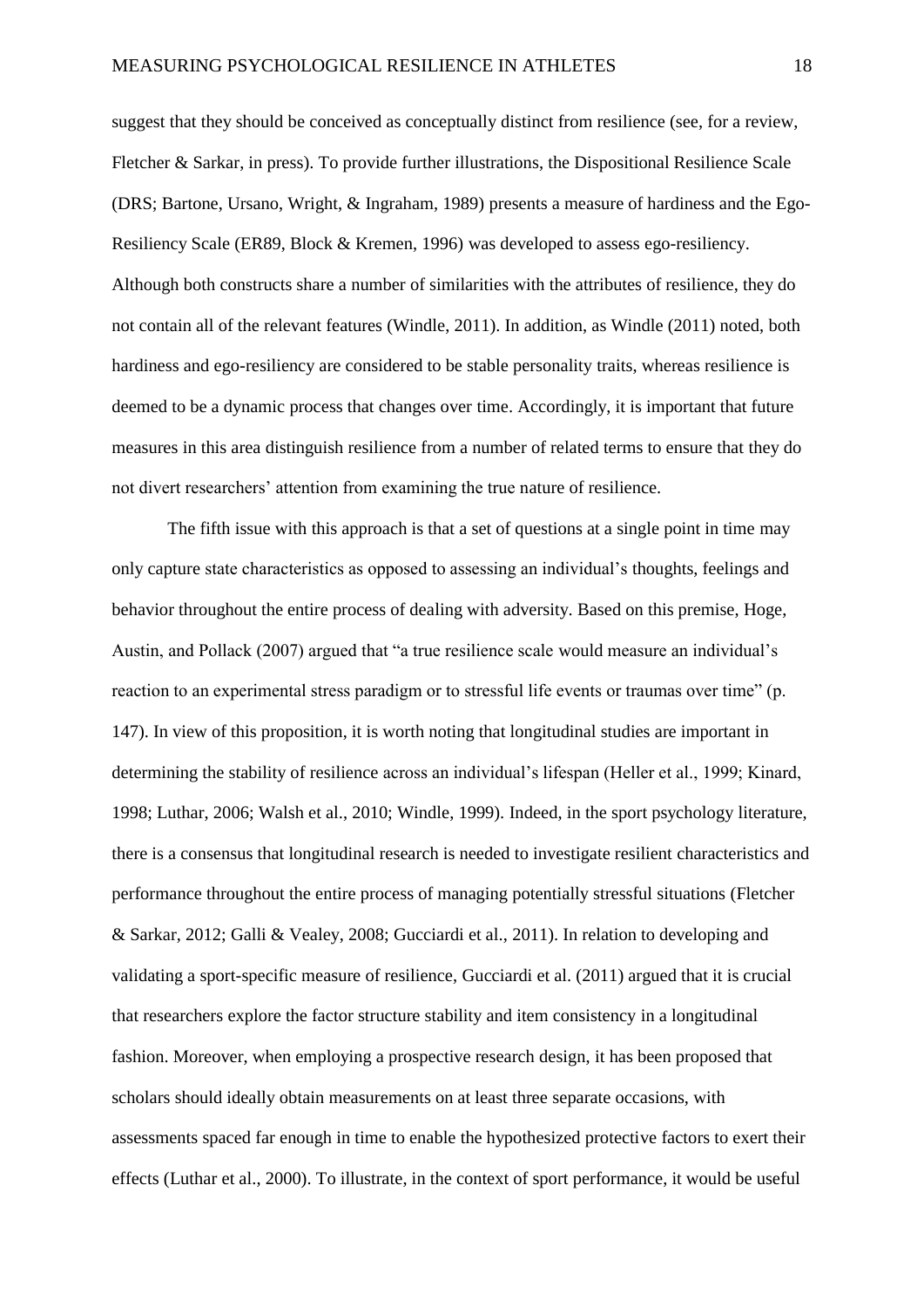to assess an athlete's resilient qualities before, during, and after an adverse event (e.g., serious injury) to determine any potential changes in the relationship between stressors and positive adaptation (e.g., performance and well-being). Indeed, utilizing a longitudinal design when researching this desirable construct represents a useful approach that is consistent with the conceptualization of resilience as a dynamic process of positive adaptation to adversity (Luthar, 2006).

The sixth problem with exclusively assessing resilient qualities relates to the limited knowledge gleaned regarding the relationship between protective factors and stressors. Specifically, current measures of resilience predominantly focus on the sole assessment of variables that are implicitly assumed to be associated with positive adaptation in the face of adversity (Olsson et al., 2003). However, without the simultaneous measurement of contextspecific stressors, this connection cannot be corroborated. Examining the interplay between resilient characteristics and adverse events is an important aspect of resilience research since it highlights the processes underlying vulnerability or adaptation (Luthar & Zelazo, 2003; Naglieri & LeBuffe, 2005; Rutter, 2006; Windle, 2011). Indeed, Rutter (2006) argued that "resilience is an interactive concept that can only be studied if there is a thorough measurement of risk and protective factors" (p. 3).

Before sport psychology researchers investigate the associations between risk and protective factors, they need to consider a number of psychometric issues depending on which of the two main strategies – variable-focused or person-focused – are employed (see, for a review, Windle, 1999). When examining the relationships between adversity, protective factors, and competence (i.e., variable-focused approaches), measurement issues pertain to the reliance on statistics to detect such interactive processes (Luthar & Cushing, 1999). Firstly, multivariate analyses convey nothing about how many individuals within a particular sample meet the dual criteria of high risk and high competence. In addition, when using this strategy, it is difficult to isolate which (specific) risk and protective factors are contributing to the interaction and to the inferred resiliency processes. Secondly, when resilience studies involve interactive concepts there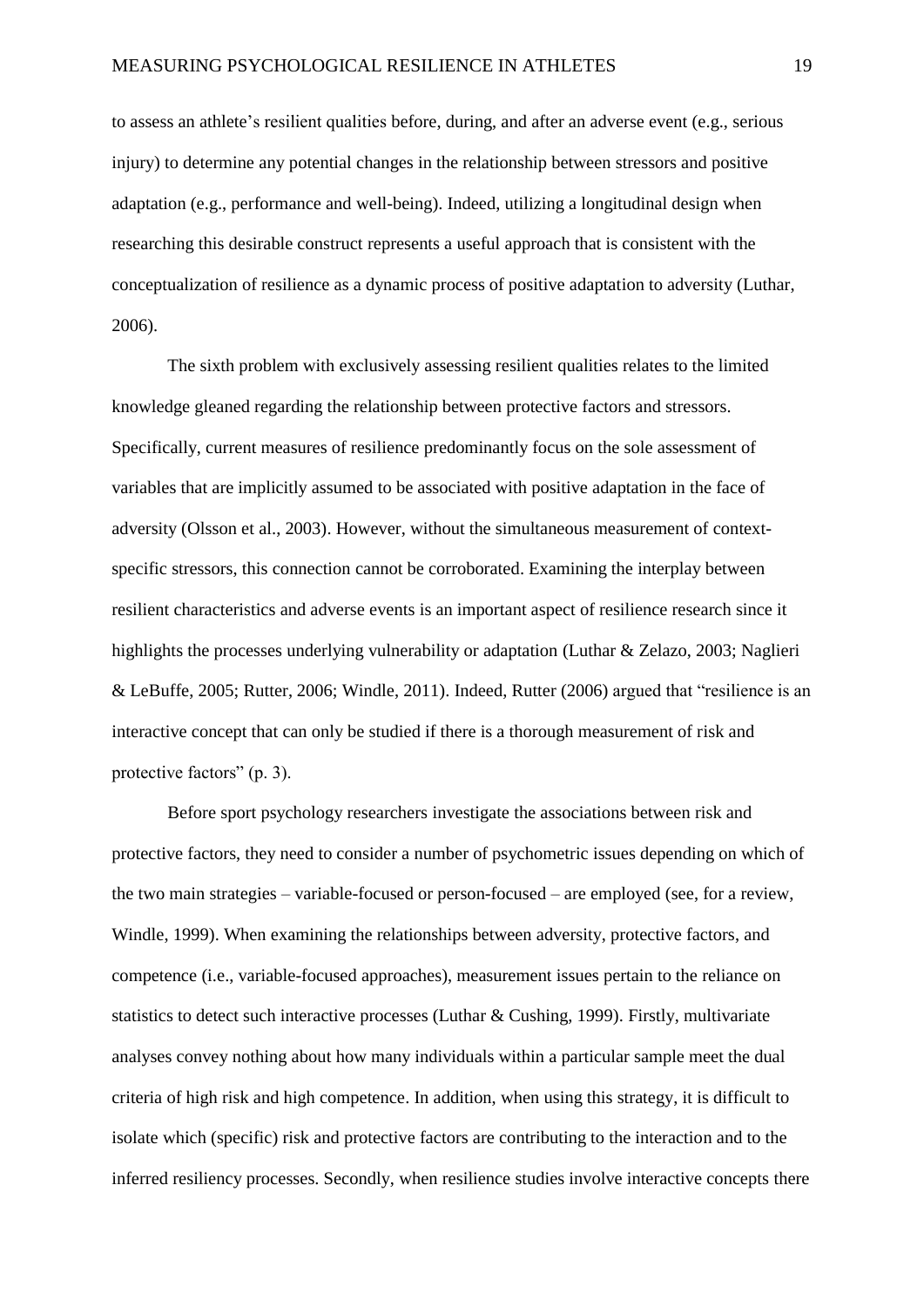are potential problems with the instability of findings. More specifically, the sheer number of risk and protective factors may substantially reduce statistical power given that interaction effects in statistical models are typically associated with small effect sizes and as a result, are notoriously unstable (see, Rutter, 1983, for detailed discussions of this issue). When isolating a subset of individuals who have experienced high risk and demonstrated high competence (i.e., personfocused approaches), empirical studies of resilience are less prone to statistical fallacies. Notwithstanding the benefit of individual-based measurement, there is a concern regarding the variations in stringency for categorizing individuals as resilient (Luthar & Cushing, 1999). To illustrate, whereas some investigators have provided labels of resilience among high-risk individuals if their competence scores were in the top 16% (+1SD) of the research sample (see, e.g., Cicchetti, Rogosch, Lynch & Holt, 1993), others have employed competence cut-off scores based on quartiles or thirds of distributions (see, e.g., Flores, Cicchetti, & Rogosch, 2005). To help reduce ambiguities that may arise due to variations in quantitatively delineated resilience, qualitative analyses of exemplar resilient individuals can provide a valuable addition in elucidating the nature of this complex psychological phenomenon.

### **Concluding Remarks**

There is a consensus in the sport psychology literature that a measure of psychological resilience in athletes is needed to advance researchers' understanding of this desirable construct (Fletcher & Sarkar, 2012; Galli & Vealey, 2008; Gucciardi et al., 2011). Drawing on the broader psychometric literature in this area, this review has discussed a variety of measurement approaches and issues in the empirical study of resilience. Hopefully, this paper has helped to explain how psychological resilience should be measured in sport performers. The key recommendations to emerge from this discussion, for sport psychology researchers seeking to develop a measure of psychological resilience in athletes, are that:

 Measures of resilience need to consider three pivotal components – adversity, positive adaptation, and protective factors – in a tripartite fashion. Importantly, due to the fundamentally distinct nature of these concepts, researchers need to separately assess and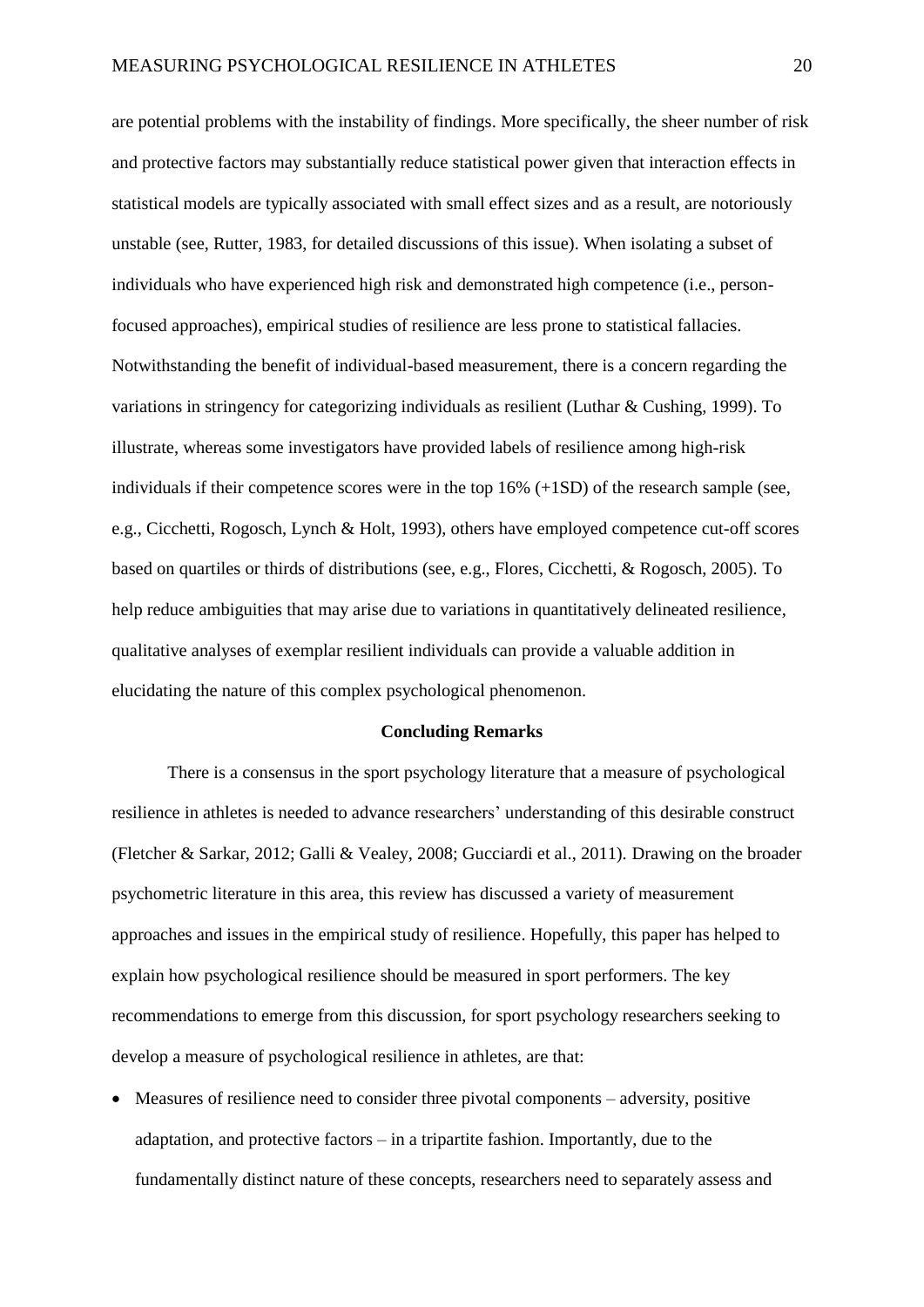analyze adversity, positive adaptation, and protective factors from the outset.

- To gain a comprehensive picture of adversity, researchers should assess both significant life events and ongoing daily stressors.
- Researchers should provide empirical evidence of the associations between scores on an adversity measure and other conceptually related indices.
- When assessing adversity, items that could be construed as clearly controllable by athletes should ideally be excluded from potential measures.
- Relying on athletes to judge the severity of adverse events themselves could potentially lead to spurious conclusions. Frequency counts will avoid potential ambiguities in measuring adversity.
- Whereas an examination of distal risks can yield critical insights on successful adaptation in the face of adversity, it is also invaluable for scholars to scrutinize the proximal processes underlying the specific distal risks.
- When assessing constellations of multiple risks, researchers should be attentive to each of the individual items included within a composite measure of adversity to determine if they do, in fact, represent high risk for athletes.
- When employing multiple-item instruments to assess competence, little is known about how the most competent (resilient) individuals within the sample compare with those in low-risk groups. Ambiguities in this context can be partially addressed by providing qualitative characterizations of a subset of individuals within the group being examined.
- Indices used to assess positive adaptation should be specific to the particular risk under scrutiny in terms of domains assessed and stringency of criteria used. Among competitive athletes, excellence in subjective sport performance and global well-being are likely to be of particular relevance.
- Sport personnel assessing psychiatric symptoms in athletes should be provided with appropriate clinical training to ensure that there is sufficient reliability among those arriving at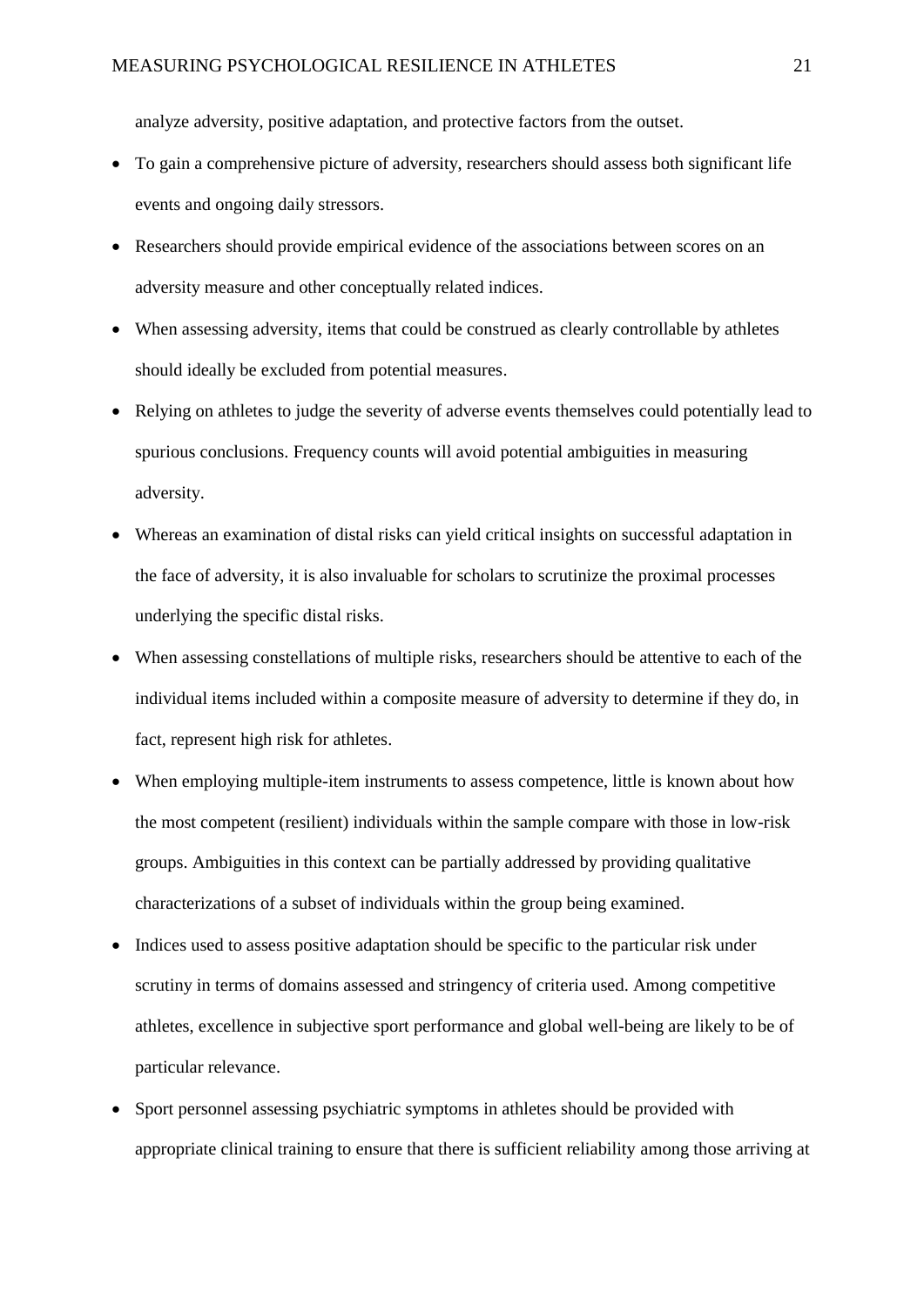diagnoses.

- Individual domains of functioning should be carefully examined before researchers derive an overall competence index.
- Scholars should provide a clear justification of their decision to examine constructs as either predictors or outcomes and should reflect high relevance to the specific research question being addressed.
- Researchers need to: assess a range of protective factors across different levels of analysis, clearly justify their approach to item development, comprehensively review risk and protective factors in the specific context of sport performance, distinguish resilience from a number of related terms, utilize a longitudinal design, and examine the interplay between stressors and protective factors.

It is hoped that these psychometric lessons gleaned from general psychology will provide the platform for generating an accurate and reliable measure of psychological resilience in sport performers. The breadth of measurement strategies within the wider resilience research is indeed critical for the refinement of future measures in this area:

The mélange of empirical approaches across the last two decades allows for a more finegrained scrutiny than has been heretofore possible, in honing in on central principles . . . regarding risk, competence, and the associations between these and protective forces (Luthar & Cushing, 1999, p. 152).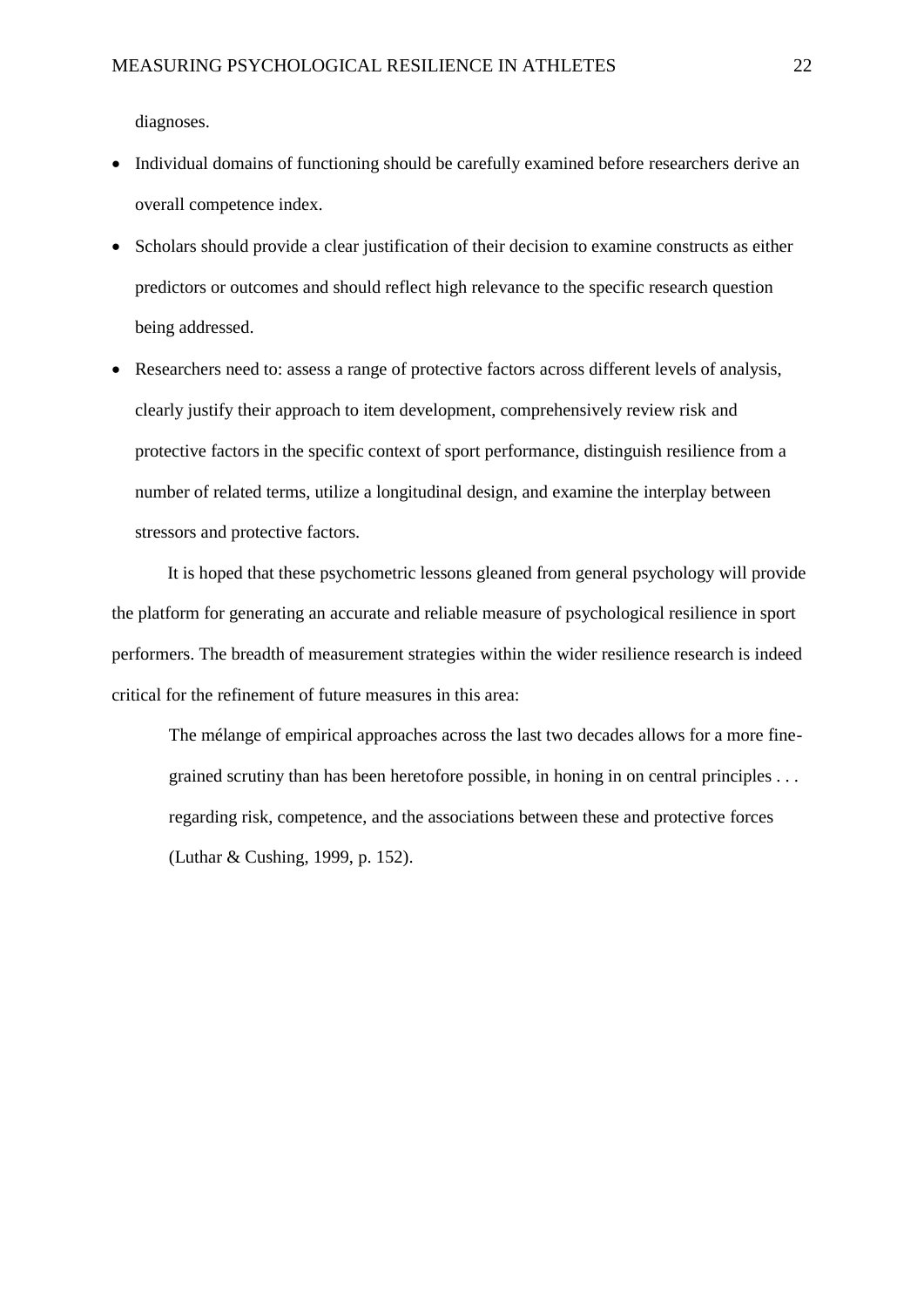#### References

- Ahern, N. R., Kiehl, E. M., Sole, M. L., & Byers, J. (2006). A review of instruments measuring resilience. *Issues in Comprehensive Pediatric Nursing, 29,* 103-125.
- Alexander, C. (1998). *The endurance: Shackleton's legendary Antarctic expedition.* New York, NY: Alfred A. Knopf.
- Arnold, R. S., & Fletcher, D. (2012). A research synthesis and taxonomic classification of the organizational stressors encountered by sport performers. *Journal of Sport and Exercise Psychology, 34,* 397-429.
- Atkinson, P. A., Martin, C. R., & Rankin, J. (2009). Resilience revisited. *Journal of Psychiatric and Mental Health Nursing, 16,* 137-145.
- Bartley, M., Head, J., & Stansfield, S. (2007). Is attachment style a source of resilience against health inequalities at work? *Social Science and Medicine, 64,* 765-775.
- Bartone, P. T., Ursano, R. J., Wright, K. M., & Ingraham, L. H. (1989). The impact of a military air disaster on the health of assistance workers. *Journal of Nervous and Mental Disease, 177,* 317-328.
- Block, J., & Kremen, A. M. (1986). IQ and ego-resiliency: Conceptual and empirical connections and separateness. *Journal of Personality and Social Psychology, 70,* 349-361.
- Bolger, K. E., & Patterson, C. J. (2003). Sequelae of child maltreatment: Vulnerability and resilience. In S. S. Luthar (Ed.), *Resilience and vulnerability: Adaptation in the context of childhood adversities* (pp. 156-181). New York, NY: Cambridge University Press.
- Bowes, I., & Jones, R. L. (2006). Working at the edge of chaos: Understanding coaching as a complex, interpersonal system. *The Sport Psychologist, 20,* 235-245.
- Campbell-Sills, L., & Stein, M. B. (2007). Psychometric analysis and refinement of the Connor-Davidson Resilience Scale (CD-RISC): Validation of a 10-item measure of resilience. *Journal of Traumatic Stress, 20,* 1019-1028.
- Chase-Lansdale, P. L., Brooks-Gunn, J., & Zamsky, E. S. (1994). Young African-American multigenerational families in poverty: Quality of mothering and grandmothering. *Child*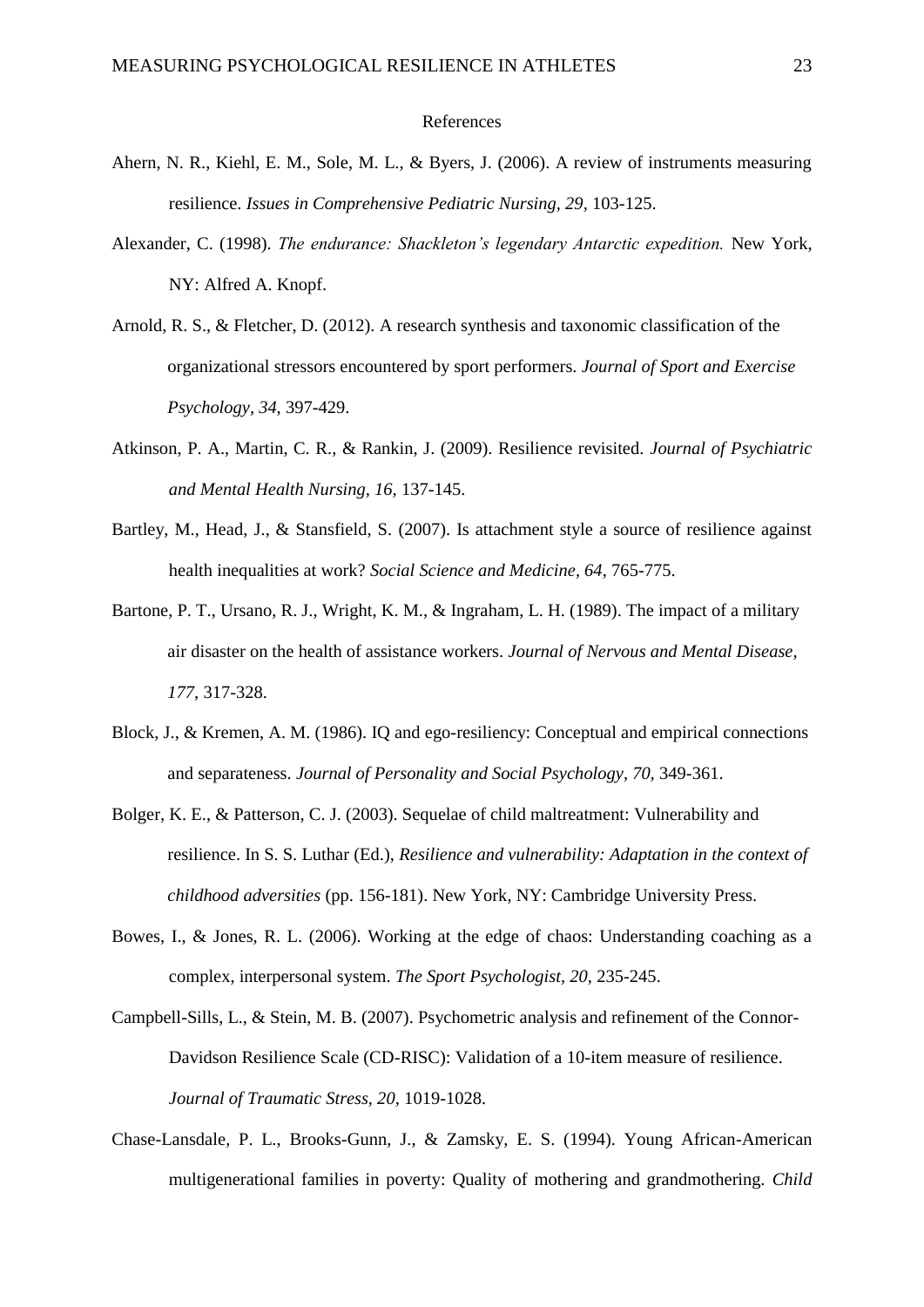*Development, 65,* 373-393.

- Cicchetti, D., Rogosch, F. A., Lynch, M., & Holt, K. D. (1993). Resilience in maltreated children: Processes leading to adaptive outcome. *Development and Psychopathology, 5,* 629-647.
- Collishaw, S., Pickles, A., Messer, J., Rutter, N., Shearer, C., & Maughan, B. (2007). Resilience to adult psychopathology following maltreatment: Evidence from a community sample. *Child Abuse & Neglect, 31,* 211-229.
- Connor, K. M., & Davidson, J. R. T. (2003). Development of a new resilience scale: The Connor-Davidson resilience scale (CD-RISC). *Depression and Anxiety, 18,* 76-82.
- Conrad, M., & Hammen, C. (1993). Protective and resource factors in high- and low-risk children: A comparison of children with unipolar, bipolar, medically ill, and normal mothers. *Developmental and Psychopathology, 5,* 593-607.
- Danner, D., Snowdon, D., & Friesen, W. (2001). Positive emotions early in life and longevity: Findings from the nun study. *Journal of Personality and Social Psychology, 80,* 804-813.
- Davydov, D. M., Stewart, R., Ritchie, K., & Chaudieu, I. (2010). Resilience and mental health. *Clinical Psychology Review, 30,* 479-495.
- Fletcher, D., Hanton, S., & Mellalieu, S. D. (2006). An organizational stress review: Conceptual and theoretical issues in competitive sport. In S. Hanton  $\&$  S. D. Mellalieu (Eds.), *Literature reviews in sport psychology* (pp. 321-374). Hauppauge, NY: Nova Science.
- Fletcher, D., & Sarkar, M. (2012). A grounded theory of psychological resilience in Olympic champions. *Psychology of Sport and Exercise*, *13,* 669-678.
- Fletcher, D., & Sarkar, M. (in press). Psychological resilience: A review and critique of definitions, concepts and theory. *European Psychologist*.
- Flores, E., Cicchetti, D., & Rogosch, F. A. (2005). Predictors of resilience in maltreated and nonmaltreated Latino children. *Developmental Psychology, 41,* 338-351.
- Galli, N., & Vealey, R. S. (2008). "Bouncing back" from adversity: Athletes' experiences of resilience. *The Sport Psychologist, 22,* 316-335.

Garmezy, N. (1991). Resiliency and vulnerability to adverse developmental outcomes associated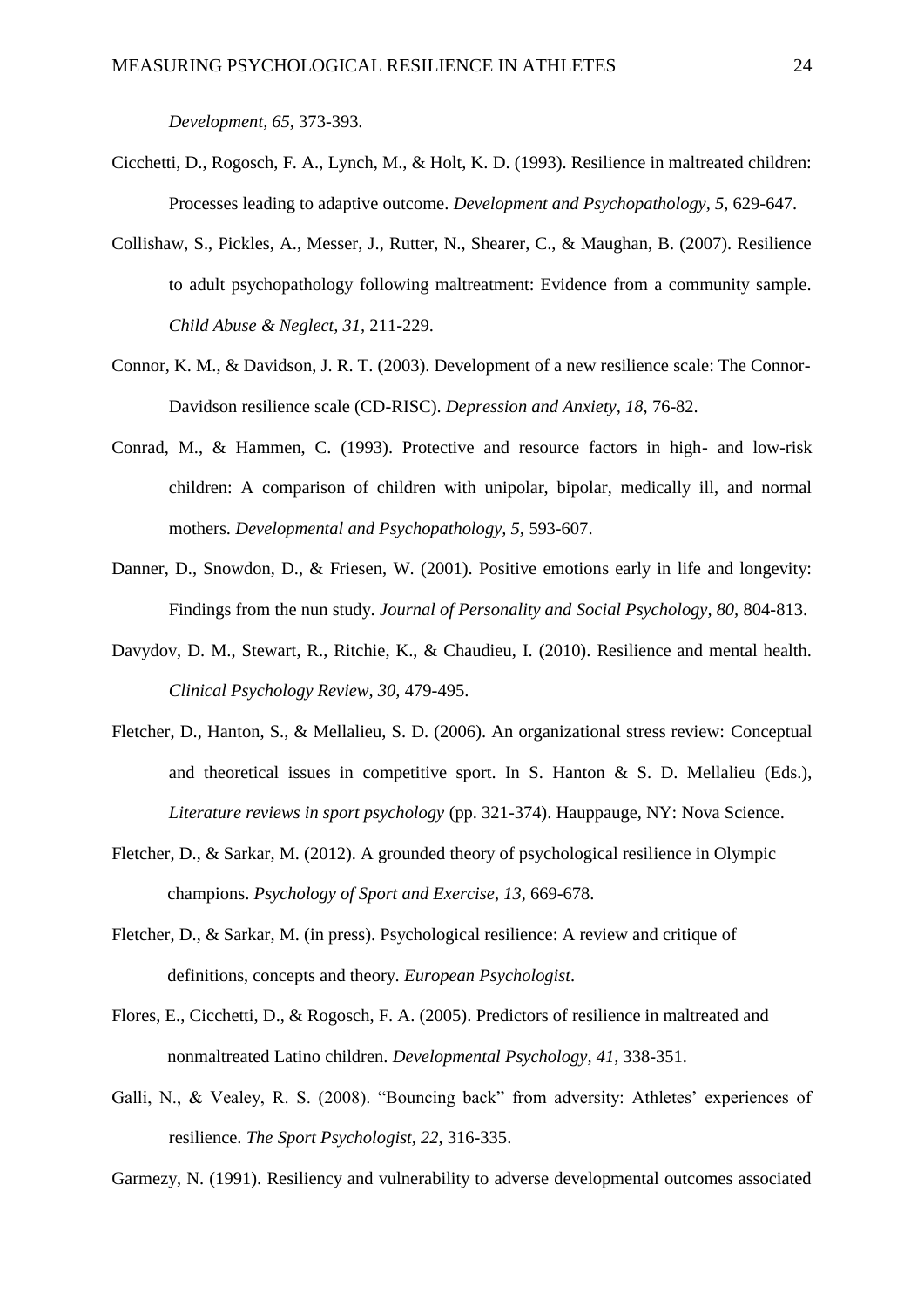with poverty. *American Behavioral Scientist, 34,* 416-430.

- Garrett, P., Ng'andu, N., & Ferron, J. (1994). Poverty experiences of young children and the quality of their home environments. *Child Development, 65,* 331-345.
- Grove, R. J., & Stoll, O. (1998). Performance slumps in sport: Personal resources and perceived stress. *Journal of Personal and Interpersonal Loss, 4,* 203-219.
- Gucciardi, D. F., Jackson, B., Coulter, T. J., & Mallett, C. J. (2011). The Connor-Davidson Resilience Scale (CD-RISC): Dimensionality and age-related measurement invariance with Australian cricketers. *Psychology of Sport and Exercise, 12,* 423-433.
- Gutman, L. M., Sameroff, A. J., & Cole, R. (2003). Academic growth curve trajectories from 1st grade to 12th grade: Effects of multiple social risk factors and preschool child factors. *Developmental Psychology, 39,* 777-790.
- Harvey, J., & Delfabbro, P. H. (2004). Psychological resilience in disadvantaged youth: A critical overview. *Australian Psychologist, 39,* 3-13.
- Haskett, M. E., Nears, K., Ward, C. S., & McPherson, A. V. (2006). Diversity in adjustment of maltreated children: Factors associated with resilient functioning. *Clinical Psychology Review, 26,* 796-812.
- Heller, S. S., Larrieu, J. A., D'Imperio, R., & Boris, N. W. (1999). Research on resilience to child maltreatment: Empirical considerations. *Child Abuse & Neglect, 23,* 321-338.
- Hetherington, E. M., & Elmore, A. M. (2003). Risk and resilience in children coping with their parents' divorce and remarriage. In S. S. Luthar (Ed.), *Resilience and vulnerability: Adaptation in the context of childhood adversities* (pp. 182-213). New York, NY: Cambridge University Press.
- Hill, D. M., Hanton, S., Matthews, N., & Fleming, S. (2010). Choking in sport: A review. *International Review of Sport and Exercise Psychology, 3,* 24-39.
- Hoge, E. A., Austin, E. D., & Pollack, M. H. (2007). Resilience: Research evidence and conceptual considerations for posttraumatic stress disorder. *Depression and Anxiety, 24,*  139-152.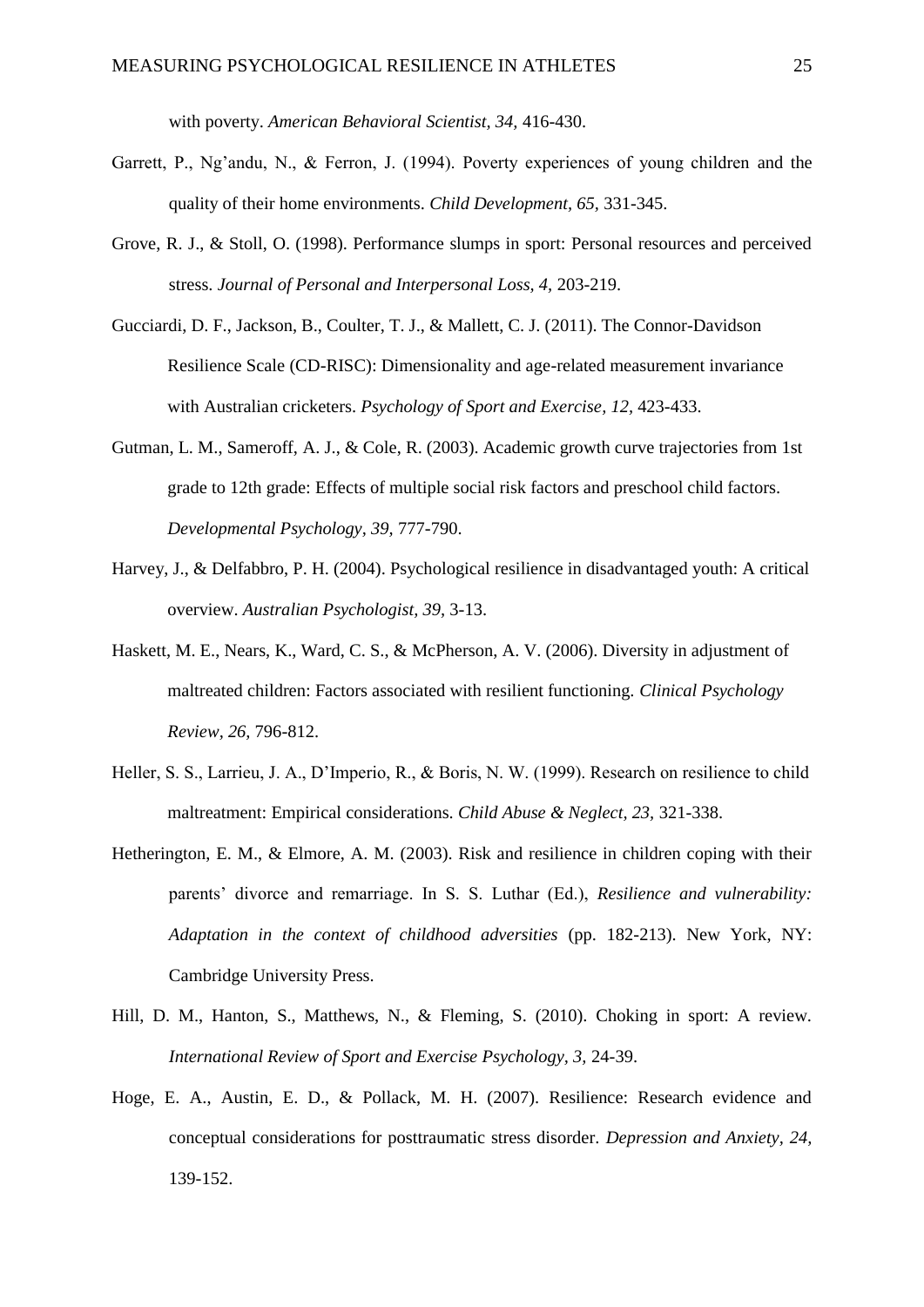- Jowett, S., & Cramer, D. (2009). The role of romantic relationships on athletes' performance and well-being. *Journal of Clinical Sport Psychology, 3,* 58-72.
- Kanner, A. D., Coyne, J. C., Schaefer, C., & Lazarus, R. S. (1981). Comparison of two modes of stress management: Daily hassles and uplifts versus major life events. *Journal of Behavioral Medicine, 4,* 1-37.
- Kessler, R. C. (1997). The effects of stressful life events on depression. *Annual Review of Psychology, 48,* 191-214.
- Kinard, E. M. (1998). Methodological issues in assessing resilience in maltreated children. *Child Abuse & Neglect, 22,* 669-680.
- Kobasa, S. C. (1979). Stressful life events, personality, and health: An inquiry into hardiness. *Journal of Personality and Social Psychology, 37,* 1-11.
- Kreiner-Phillips, K., & Orlick, T. (1993). Winning after winning: The psychology of ongoing excellence. *The Sport Psychologist, 7,* 31-48.
- Lin, K. K., Sandler, I. N., Ayers, T. S., Wolchik, S. A., & Luecken, L. L. (2004). Resilience in parentally bereaved children and adolescents seeking preventive services. *Journal of Clinical Child and Adolescent Psychology, 33,* 673-683.
- Lundqvist, C. (2011). Well-being in competitive sports the feel-good factor? A review of conceptual considerations of well-being. *International Review of Sport and Exercise Psychology, 4,* 109-127.
- Luthar, S. S. (2006). Resilience in development: A synthesis of research across five decades. In D. Cicchetti & D. Cohen (Eds.), *Developmental psychopathology: Risk, disorder, and adaptation* (pp. 739-795). New York, NY: Wiley.
- Luthar, S. S., & Cicchetti, D. (2000). The construct of resilience: Implications for interventions and social policies. *Development and Psychopathology, 12,* 857-885.
- Luthar, S. S., Cicchetti, D., & Becker, B. (2000). The construct of resilience: A critical evaluation and guidelines for future work. *Child Development, 71,* 543-562.
- Luthar, S. S., & Cushing, G. (1999). Measurement issues in the empirical study of resilience: An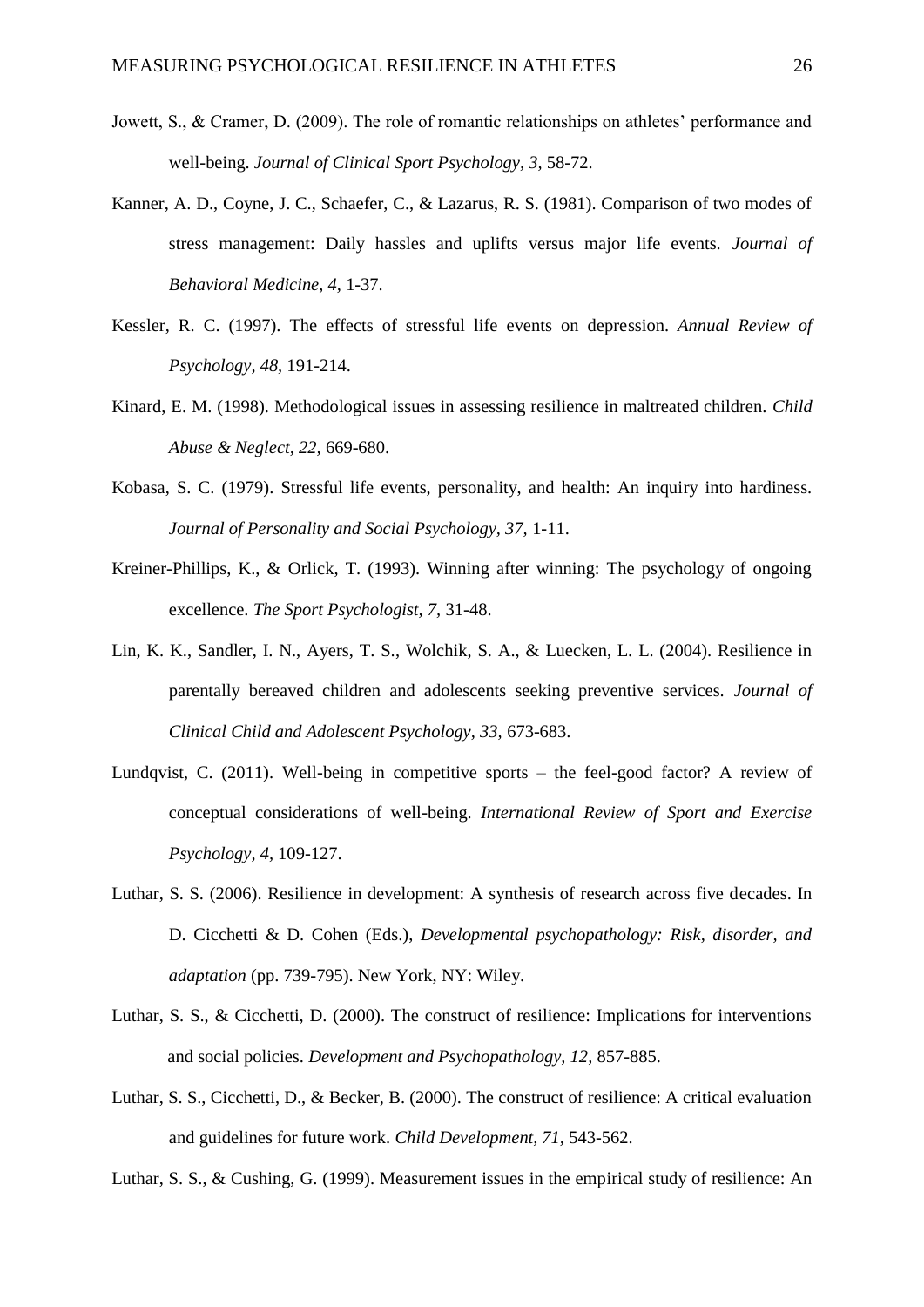overview. In M. Glanz, & J. L. Johnson (Eds.), *Resilience and development: Positive life adaptations* (pp. 129-160). New York, NY: Plenum.

- Luthar, S. S., & McMahon, T. (1996). Peer reputation among inner city adolescents: Structure and correlates. *Journal of Research on Adolescence, 6,* 581-603.
- Luthar, S. S., Sawyer, J. A., & Brown, P. J. (2006). Conceptual issues in studies of resilience: Past, present, and future research. *Annals of the New York Academy of Sciences, 1094,*  105-115.
- Luthar, S. S., & Zelazo, L. B. (2003). Research on resilience: An integrative review. In S. S. Luthar (Ed.), *Resilience and vulnerability: Adaptation in the context of childhood adversities* (pp. 510-549). New York, NY: Cambridge University Press.
- Lyons, J. (1991). Strategies for assessing the potential for positive adaptation following trauma. *Journal of Traumatic Stress, 4,* 93-111.
- Madsen, M. D., & Abell, N. (2010). Trauma Resilience Scale: Validation of protective factors associated with adaptation following violence. *Research on Social Work Practice, 20,*  223-233.
- Masten, A. S. (2001). Ordinary magic: Resilience processes in development. *American Psychologist, 56,* 227-238.
- Masten, A. S., Garmezy, N., Tellegen, A., Pellegrini, D. S., Larkin, K., & Larsen, A. (1988). Competence and stress in school children: The moderating effects of individual and family qualities. *Journal of Child Psychiatry and Psychology, 29, 745-764.*
- Masten, A. S., Neemann, J., & Adenas, S. (1994). Life events and adjustment in adolescents: The significance of event independence, desirability, and chronicity. *Journal of Research on Adolescence, 4,* 71-97.
- Masten, A. S., & Obradović, J. (2006). Competence and resilience in development. *Annals of the New York Academy of Sciences, 1094,* 13-27.
- McKay, J., Niven, A. G., Lavallee, D., & White, A. (2008). Sources of strain among elite UK track athletes. *The Sport Psychologist, 22,* 143-163.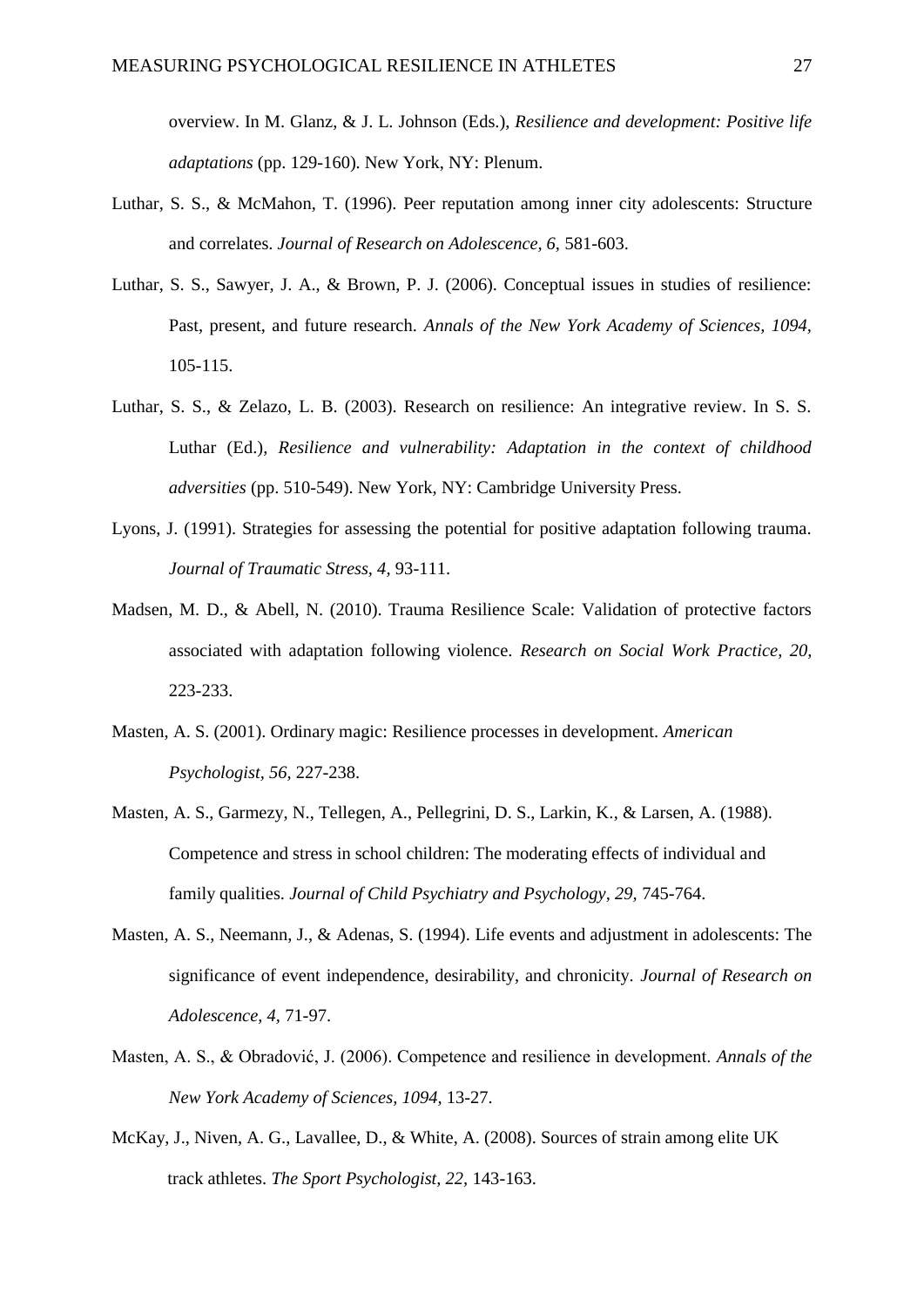- Mellalieu, S. D., Neil, R., Hanton, S., & Fletcher, D. (2009). Competition stress in sport performers: Stressors experienced in the competition environment. *Journal of Sports Sciences, 27,* 729-744.
- Mulholland, D. J., Watt, N. F., Philpott, A., & Sarlin, N. (1991). Academic performance in children of divorce: Psychological resilience and vulnerability. *Psychiatry, 54,* 268-280.
- Naglieri, J. A., & LeBuffe, P. A. (2005). Measuring resilience in children: From theory to practice. In S. Goldstein, & R. B. Brooks (Eds.), *Handbook of resilience in children* (pp. 107-121). New York, NY: Springer.
- Nicholls, A. R., Polman, R., & Levy, A. R. (2010). Coping self-efficacy, pre-competitive anxiety, and subjective performance among athletes. *European Journal of Sport Science, 10,* 97- 102.
- Noblet, A. J., & Gifford, S. M. (2002). The sources of stress experienced by professional Australian footballers. *Journal of Applied Sport Psychology, 14,* 1-13.
- Olsson, C. A., Bond, L., Burns, J. M., Vella-Brodrick, D. A., & Sawyer, S. M. (2003). Adolescent resilience: A concept analysis. *Journal of Adolescence, 26,* 1-11.
- Osman, A., Gutierrez, P. M., Muehlenkamp, J. J., Dix-Richardson, F., Barrios, F. X., & Kopper, B. A. (2004). Suicide Resiliency Inventory-25: Development and preliminary psychometric properties. *Psychological Reports, 94,* 1349-1360.
- Papathomas, A., & Lavallee, D. (2012). Narrative constructions of anorexia and abuse: An athlete's search for meaning in trauma. *Journal of Loss and Trauma, 17,* 293-318.
- Pinquart, M. (2009). Moderating effects of dispositional resilience on associations between hassles and psychological distress. *Journal of Applied Developmental Psychology, 30,*  53-60.
- Podlog, L., & Eklund, R. C. (2007). The psychosocial aspects of a return to sport following serious injury: A review of the literature from a self-determination perspective. *Psychology of Sport and Exercise, 8,* 535-566.

Polk, L. V. (1997). Toward a middle-range theory of resilience. *Advances in Nursing Science, 19,*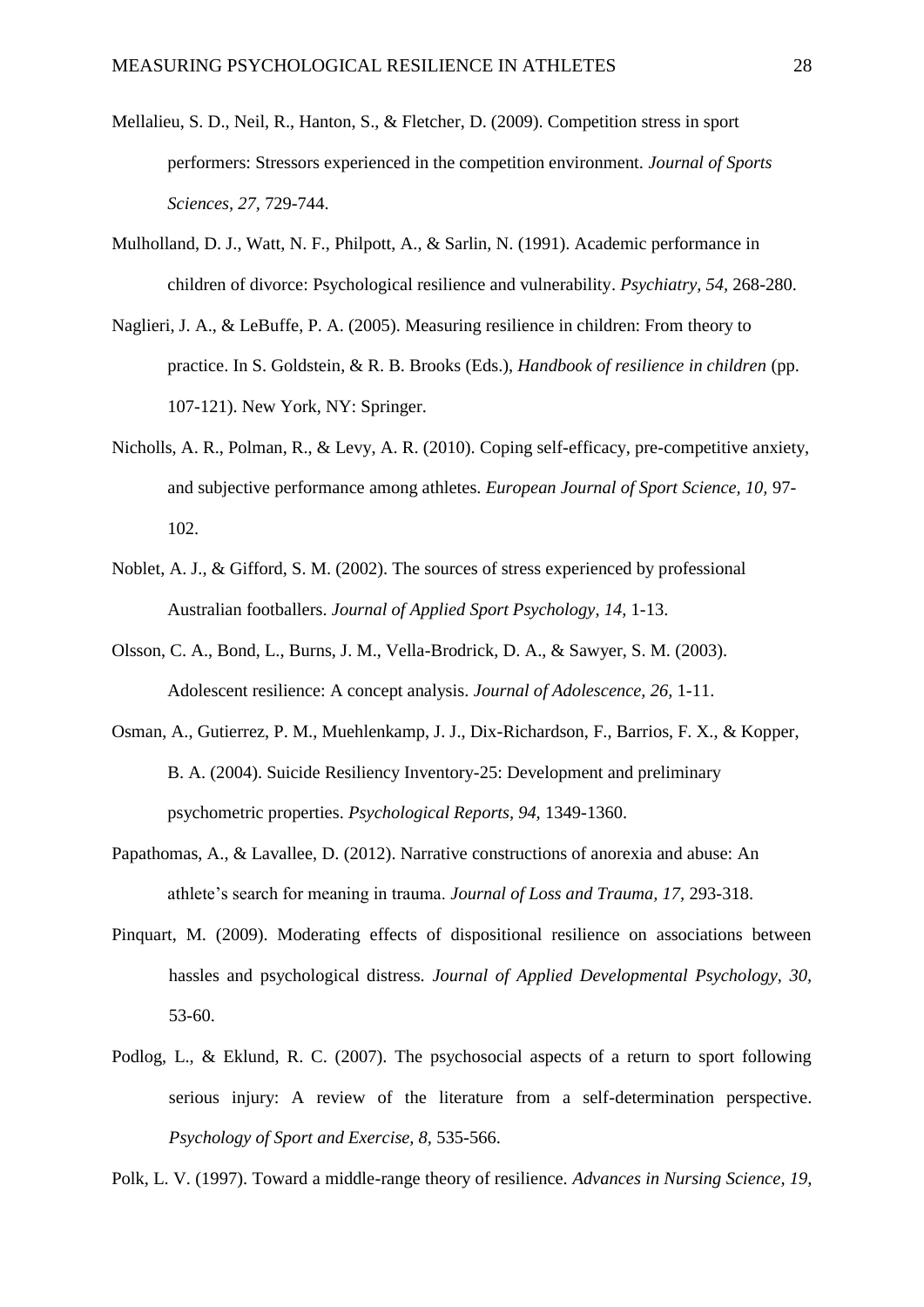1-13.

- Rees, T., Mitchell, I., Evans, L., & Hardy, L. (2010). Stressors, social support and psychological responses to sport injury in high- and low-performance standard participants. *Psychology of Sport and Exercise, 11,* 505-512.
- Richters, J. E., & Weintraub, S. (1990). Beyond diathesis: Toward an understanding of high risk environments. In J. E. Rolf, A. S. Masten, D. Cicchetti, K. Nuechterlein & S. Weintraub (Eds.), *Risk and protective factors in the development of psychopathology* (pp. 67-96). New York, NY: Cambridge University Press.
- Rutter, M. (1983). Prevention of children's psychosocial disorders: Myth and substance. *Annual Progress in Child Psychiatry & Child Development, 22,* 271-295.
- Rutter, M. (1985). Resilience in the face of adversity: Protective factors and resistance to psychiatric disorder. *British Journal of Psychiatry, 147,* 598-611.
- Rutter, M. (1987). Psychosocial resilience and protective mechanisms. *American Journal of Orthopsychiatry, 57,* 316-331.
- Rutter, M. (2006). Implications of resilience concepts for scientific understanding. *Annals of the New York Academy of Sciences, 1094,* 1-12.
- Sameroff, A. J., Gutman, L., & Peck, S. C. (2003). Adaptation among youth facing multiple risks: Prospective research findings. In S. S. Luthar (Ed.), *Resilience and vulnerability: Adaptation in the context of childhood adversities* (pp. 364-391). New York, NY: Cambridge University Press.
- Schaubroeck, J. M., Riolli, L. T., Peng, A. C., & Spain, E. S. (2011). Resilience to traumatic exposure among soldiers deployed in combat. *Journal of Occupational Health Psychology, 16,* 18-37.
- Seery, M. D. (2011). Challenge or threat? Cardiovascular indexes of resilience and vulnerability to potential stress in humans. *Neuroscience and Biobehavioral Reviews, 35,* 1603-1610.
- Seery, M. D., Holman, E. A., & Silver, R. C. (2010). Whatever does not kill us: Cumulative lifetime adversity, vulnerability, and resilience. *Journal of Personality and Social*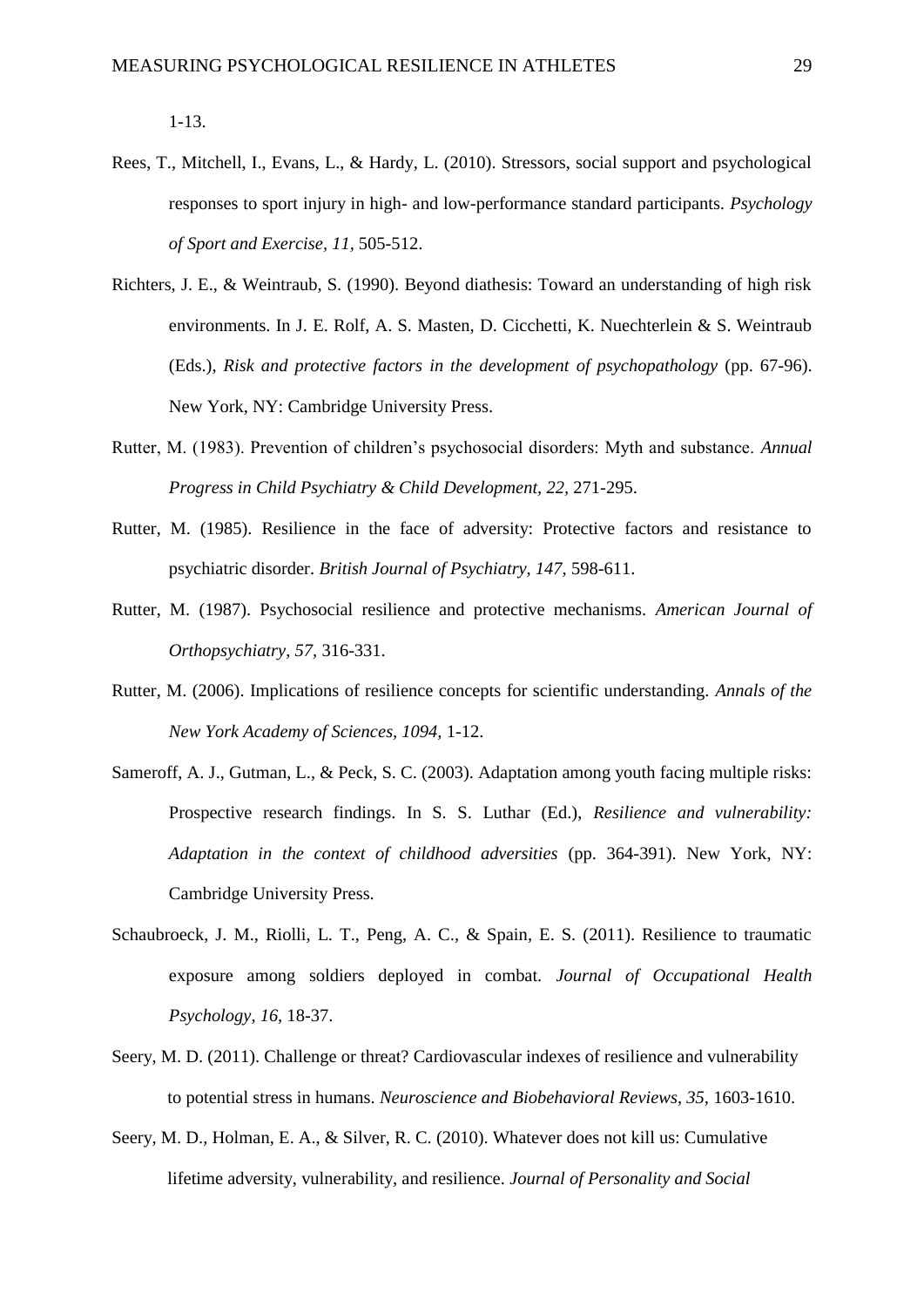*Psychology, 99,* 1025-1041.

- Seidman, E., & Pedersen, S. (2003). Holistic, contextual perspectives on risk, protection, and competence among low-income urban adolescents. In S. S. Luthar (Ed.), *Resilience and vulnerability: Adaptation in the context of childhood adversities* (pp. 318-342). New York, NY: Cambridge University Press.
- Shearer, D. A., Mellalieu, S. D., & Shearer, C. R. (2011). Posttraumatic stress disorder: A case study of an elite rifle shooter. *Journal of Clinical Sport Psychology, 5,* 134-147.
- Sinclair, V. G., & Wallston, K. A. (2004). The development and psychometric evaluation of the Brief Resilient Coping Scale. *Assessment, 11,* 94-101.
- Smith, B. W., Dalen, J., Wiggins, K., Tooley, E., Christopher, P., & Bernard, J. (2008). The Brief Resilience Scale: Assessing the ability to bounce back. *International Journal of Behavioral Medicine, 15,* 194-200.
- Stirling, A. E., & Kerr, G. (2008). Elite female swimmers' experiences of emotional abuse across time. *Journal of Emotional Abuse, 7,* 89-113.
- Swann, C., Keegan, R. J., Piggott, D., & Crust, L. (2012). A systematic review of the experience, occurrence, and controllability of flow states in elite sport. *Psychology of Sport and Exercise, 13,* 807-819.
- Swearingen, E. M., & Cohen, L. H. (1985). Life events and psychological distress: A prospective study of young adolescents. *Developmental Psychology, 21,* 1045-1054.
- Tamminen, K. A., Holt, N. H., & Neely, K. C. (2013). Exploring adversity and the potential for growth among elite female athletes. *Psychology of Sport and Exercise, 14,* 28-36.
- Thelwell, R. C., Weston, N. J. V., & Greenlees, I. A. (2007). Batting on a sticky wicket: Identifying sources of stress and associated coping strategies for professional cricket batsmen. *Psychology of Sport and Exercise, 8,* 219-232.
- Ungar, M., Liebenberg, L., Boothroyd, R., Kwong, W. M., Lee, T. Y., Leblanc, J., Duque, L., & Makhnach, A. (2008). The study of youth resilience across cultures: Lessons from a pilot study of measurement development. *Research in Human Development, 5,* 166-180.